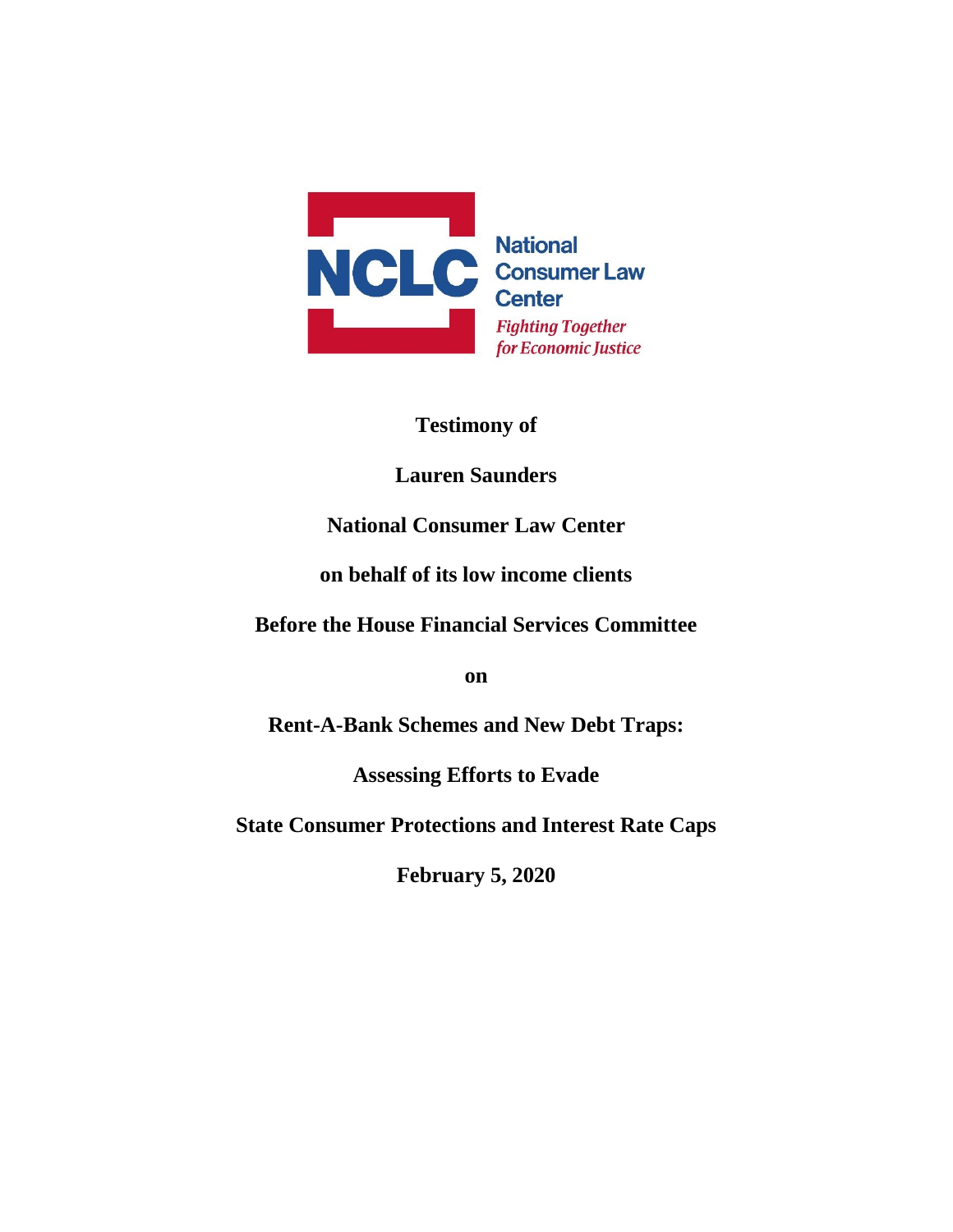#### I. Introduction and Summary

Chairwoman Waters, Ranking Member McHenry, and members of the committee, thank you for the opportunity to testify on the National Consumer Law Center's low income clients. Since 1969, NCLC has worked for consumer justice and economic security for low-income and other disadvantaged people in the U.S. through its expertise in policy analysis and advocacy, publications, litigation, expert witness services, and training.

Today we are facing the biggest threat in decades to states' historic power to prevent predatory lending: "Rent-a-bank" lending, where state-regulated lenders launder their loans up to 160% annual percentage rate (APR) through banks in order to evade state interest rate caps. These schemes are spreading around the country and are starting to explode. Payday lenders have state brazenly and openly that they plan to use rent-a-bank schemes to evade California's new law outlawing their destructive products. Every state is at risk.

The rogue banks that enable these schemes clearly feel comfortable that today's regulators will turn a blind eye to this misuse of the bank charter. That is not surprising, because the Federal Deposit Insurance Corp. (FDIC) and Office of the Comptroller of the Currency (OCC) have directly supported a predatory rent-a-bank lender that is making mortgages to small business owners at APRs up to 139% and have proposed rules that would encourage these schemes. Those proposed rules are outside the agencies' authority, are unnecessary, and are extremely dangerous for consumers and small businesses.

Congress can help stop predatory rent-a-bank lending by:

- Passing the Veterans and Consumers Fair Credit Act, H.R. 5050 (Garcia) and S. 2833 (Merkley), which would cover banks and extend to veterans and all consumers the 36% rate cap that today protects active duty servicemembers and their families.
- Supporting the power of states to protect their residents through interest rate limits, including by opposing the FDIC and OCC proposed rent-a-bank rules.
- Passing the Forced Arbitration Injustice Reform (FAIR) Act, H.R. 1423 (Johnson) and S. 610 (Blumenthal).

I will discuss each of these issues in more detail below.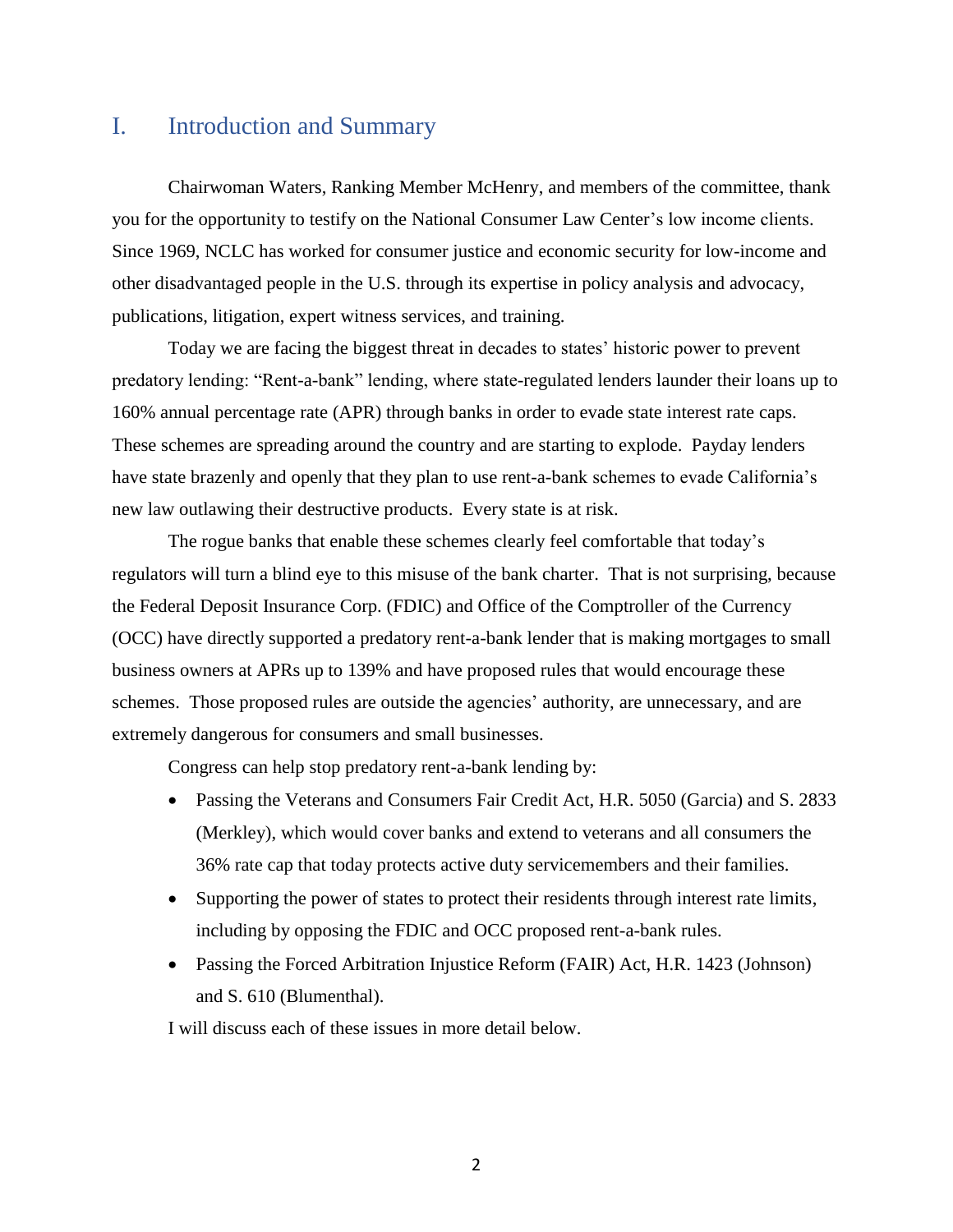#### II. The Importance of States' Historic Power to Limit Interest Rates

Since the founding of our nation, states have limited interest rates as the primary protection against predatory lending. At the time of the American Revolution, every state had interest rate limits.<sup>1</sup> Interest rate limits are the simplest and most effective protection against predatory lending.<sup>2</sup>

Starting with a 1978 Supreme Court decision, a deregulatory race to the bottom eliminated interest rate caps for most banks. $3$  The Court interpreted the National Bank Act to allow national banks to charge any rate allowed by their home state and export that rate to other states. In response, many states exempted banks from rate caps and banks moved to those states. Federal and state law changes eventually exempted most state- and federally-chartered banks from rate caps. A handful of states entirely eliminated their rate caps for nonbank lenders as well. Others retained their limits on nonbanks but carved out limited exceptions for short-term payday loans.

Today, the vast majority of states retain interest rate caps for many nonbank installment loans and other forms of loans. For example, 45 states and the District of Columbia (DC) limit the interest rate on a \$500, 6-month loan. In most states, rate caps decrease as the loan size increases. The median rate among states with caps is 37.5% APR for a \$500, 6-month loan; 31% APR for a \$2,000, 2-year loan, and 25% APR for a \$10,000, 5-year loan.<sup>4</sup>



Median State APR Limit by Size of Loan in States that Cap Rates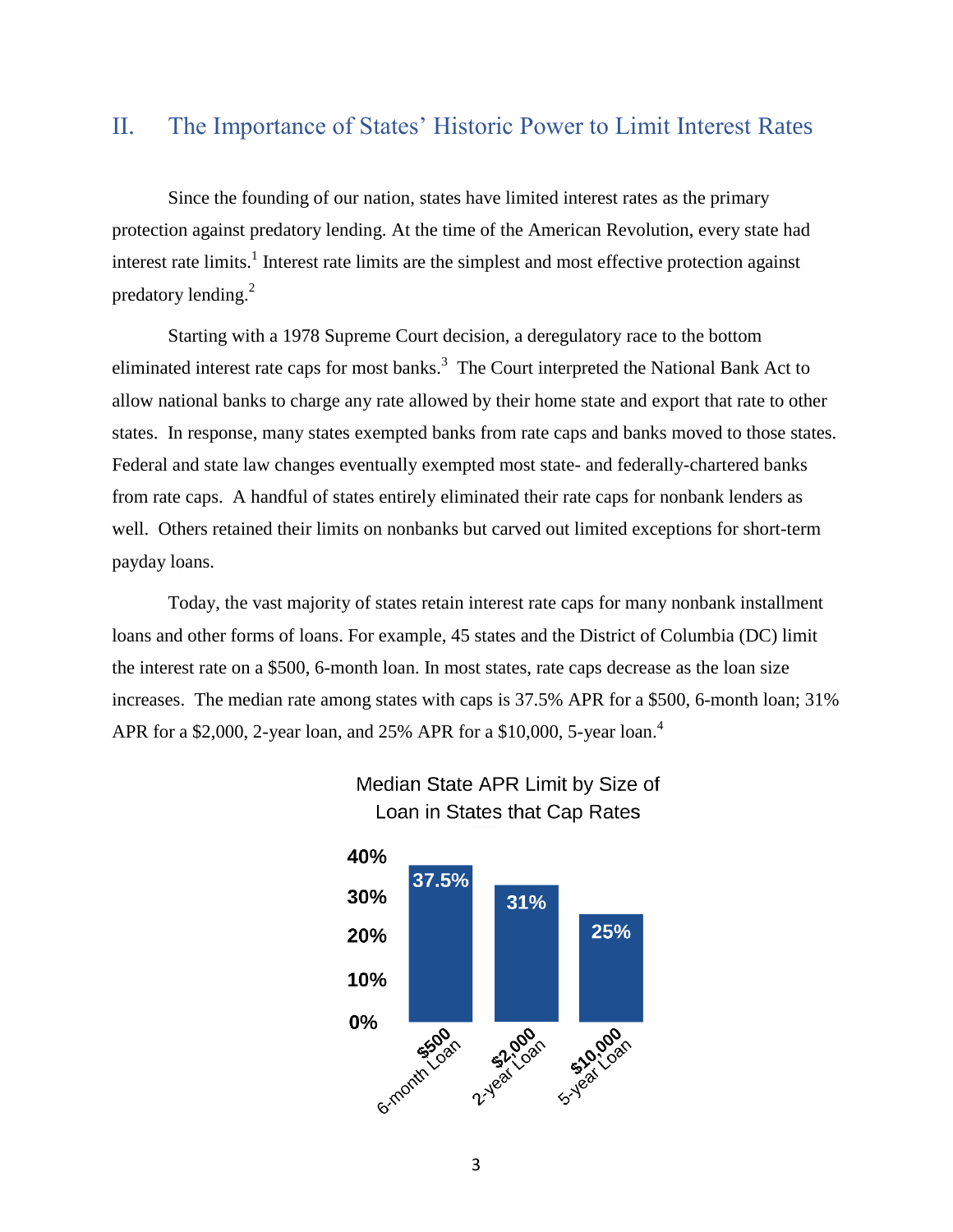The American public strongly supports interest rate caps. In recent years, overwhelming, bipartisan majorities in have capped rates at 36% or less in Arizona (2008), Colorado (2018), Montana (2010), Ohio (2008), and South Dakota (2016).<sup>5</sup>

## III. Rent-a-Bank Lending Joins a Long Line of Usury Evasions

Attempts to evade usury laws are as old as the laws themselves. But courts consistently look beyond form to the substance of the transaction to prevent subterfuge. For example, in one case in 1835, the U.S. Supreme Court described courts' abhorrence of usury evasions:

―The ingenuity of lenders has devised many contrivances by which, under forms sanctioned by law, the [usury] statute may be evaded.  $[\ldots]$  Yet it is apparent, that if giving [its stated] form to the contract will afford a cover which conceals it from judicial investigation, the statute would become a dead letter. Courts, therefore, perceived the necessity of disregarding the form, and examining into the real nature of the transaction."<sup>6</sup>

Rent-a-bank lending is one of the newer forms of evasion. After banks escaped interest rate limits, high-cost lenders started using arrangements with banks. In rent-a-bank lending, a state-regulated entity claims that it is merely the agent, service provider or assignee of the bank that funds the loan but then quickly sells the loan or receivables. Because the funds originally come from the bank, the lender claims that state usury laws are preempted, even if the loan has

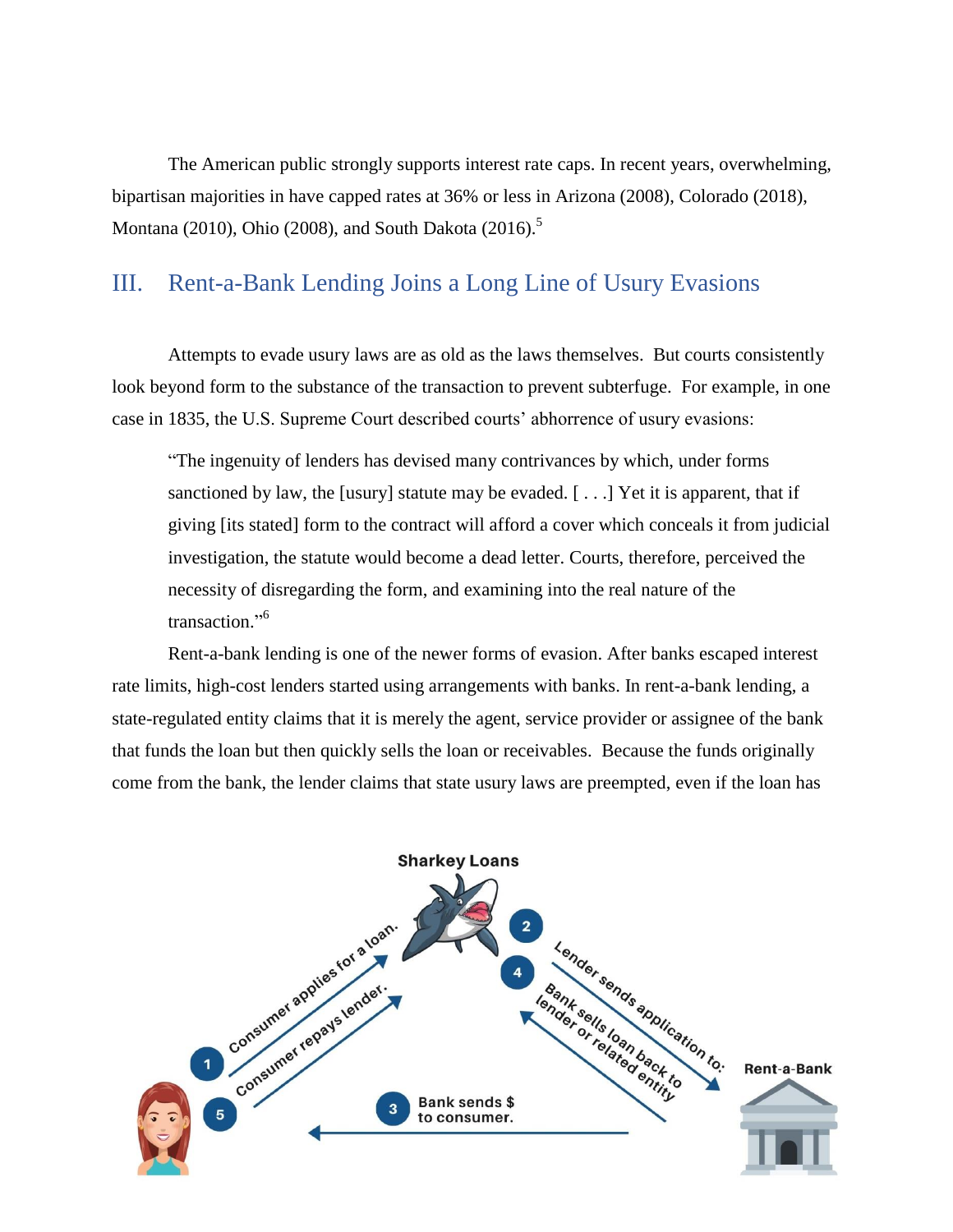been assigned to a non-bank entity that is charging interest above what it can charge directly.

Two decades ago, payday lenders making short-term balloon-payment loans first tried using rent-a-bank schemes. In 2000, the OCC described the older payday loan rent-a-bank arrangements in terms that are strikingly similar to today's schemes:

―[S]ome national banks have entered into arrangements with third parties in which the national bank funds payday loans originated through the third party. In these arrangements, national banks often rely on the third party to provide services that the bank would normally provide itself. These arrangements may also involve the sale to the third party of the loans or the servicing rights to the loans."<sup>7</sup>

Payday lenders argued that they were only the agent, service provider or assignee of the bank.<sup>8</sup> For example, as described in one case, Advance America was identified as "the fiscal agent and loan marketer/servicer." Advance America "procures the borrower and submits a loan application to BankWest. BankWest then approves (or denies) the application and advances all funds." The bank "used a separate third-party 'loan processing agent' (an automated-consumerinformation database that the payday lender itself used in other states) to electronically approve applications."<sup>9</sup>

In these older payday loan rent-a-bank schemes, the payday lenders not only performed services as an agent of the bank but also were assignees of loans or participation interests that banks chose to sell to the secondary market: "BankWest 'owns' all the loans initially, but retains the right to sell a loan to any third party; Advance America, as the payday store has a right of first refusal on any loan the BankWest chooses to sell."<sup>10</sup> Another lender made arguments reminiscent of current arguments that an assignee steps into the bank's shoes: "preemption applies to any challenge of interest or fees on a bank-issued loan … [and] preemption rights do not disappear when a loan is assigned or transferred from the bank." $11$ 

In the early 2000s, all of the federal bank regulators eventually shut down the rent-a-bank arrangements with short-term payday lenders. Former Comptroller of the Currency John Hawke explained in a 2002 speech:

―The benefit that national banks enjoy by reason of this important constitutional doctrine [preemption] cannot be treated as a piece of disposable property that a bank may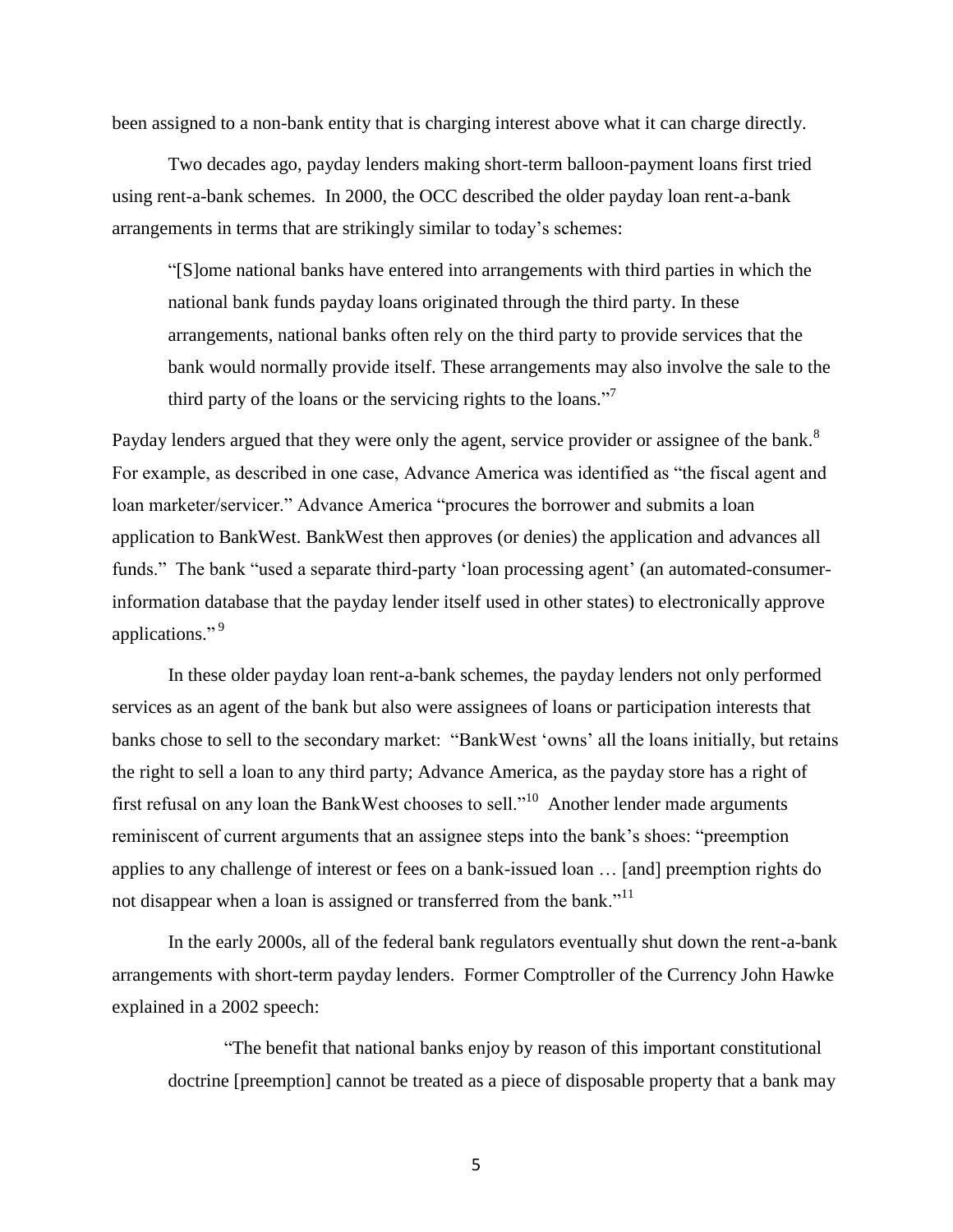rent out to a third party that is not a national bank. Preemption is not like excess space in a bank-owned office building. It is an inalienable right of the bank itself….

―Not only do these arrangements constitute an abuse of the national charter, but they are highly conducive to the creation of safety and soundness problems at the bank, which may not have the capacity to manage effectively a multistate loan origination operation that is in reality the business of the payday lender."<sup>12</sup>

Despite the success of shutting down short-term loan rent-a-bank schemes, high-cost lenders that make longer-term installment loans have periodically tried to use banks regulated by the FDIC to evade state interest rate limits. When given the opportunity, courts have often shut down these schemes. $^{13}$ 

Applying the longstanding anti-evasion principle, courts have recognized that federal bank preemption does not apply where a nonbank lender is the true lender. A true lender analysis often focuses on which party has the "predominant economic interest." Other factors include what party designed, brands or holds the intellectual property on the loan product and collateral; markets, offers, and processes loan applications; services the loans and handles customer service, purchases, has first right of refusal, or ultimately holds the bulk of the loans, receivables or participation interests; or has the ability to change the entity that originates the credit or to whom the credit or receivables are sold.<sup>14</sup> No single fact defines a rent-a-bank scheme, just as there is no single form of usury evasion. Rent-a-bank schemes continually evolve and must be challenged.<sup>15</sup>

Despite some successful challenges in the past, rent-a-bank lending is now making a comeback, aided by several developments:

- Forced arbitration clauses have taken away consumers' access to the courts when the law has been violated, and class action bans prevent them from joining together to challenge a well-heeled lawbreaker that is harming thousands or millions of people.
- The willingness and resources of state enforcement authorities to challenge rent-abank schemes have been uneven, even in states where voters have strongly endorsed rate caps.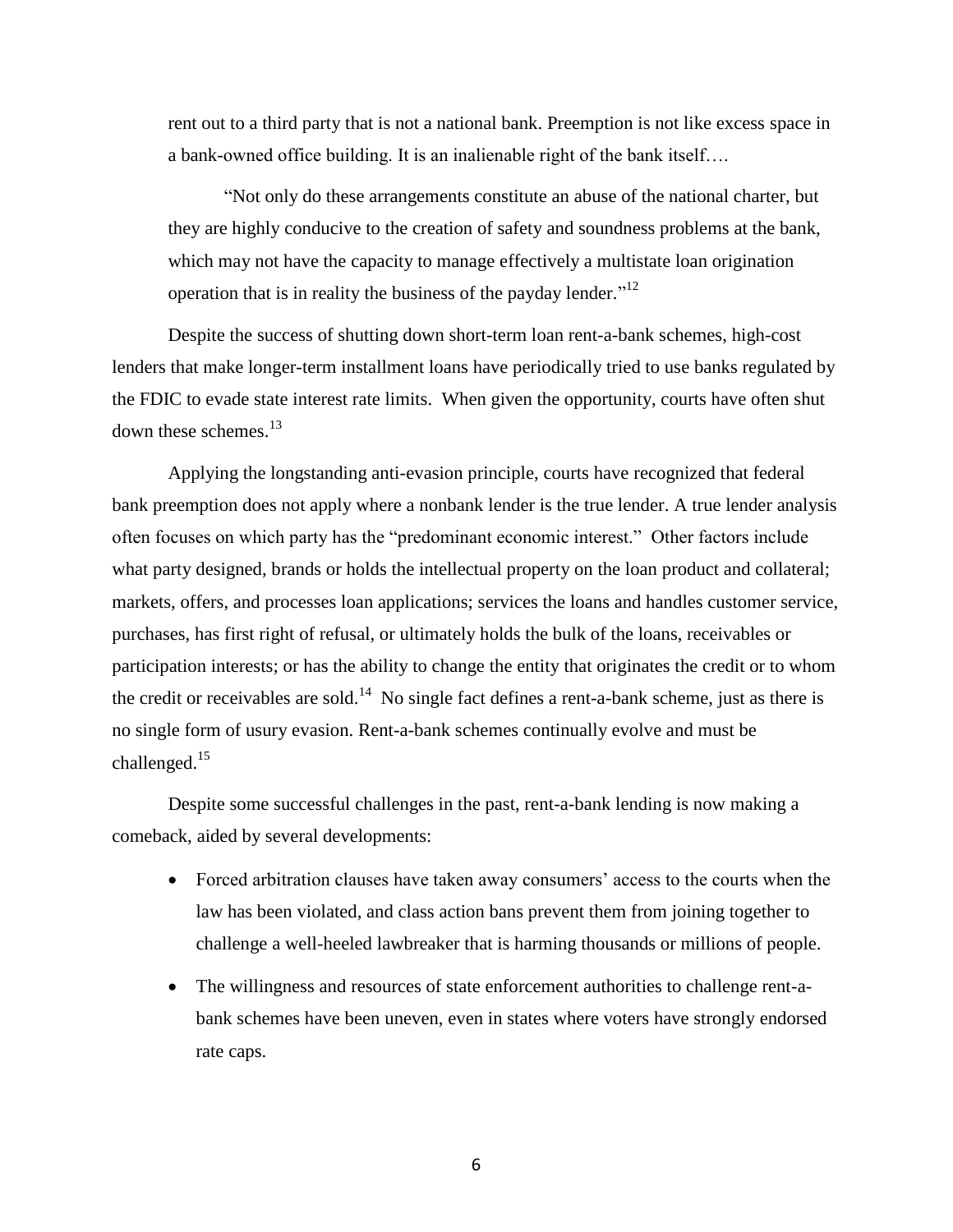- Rent-a-bank schemes have become more sophisticated, cloaking themselves as "fintech" lenders, using lines of credit without APR disclosures, or using complicated arrangements with the sale of receivables instead of whole loans to special purpose vehicles that benefit, but are not directly owned by, the nonbank lender.
- Lower-cost lenders have tested the waters and paved the way for high-cost lenders.
- Federal and state bank regulators have been unwilling to police their banks and are, to the contrary, actively supporting legal theories that benefit rent-a-bank lenders, as discussed below.

#### IV. High-Cost Rent-a-Bank Lending is Starting to Explode

We are now seeing an alarming explosion of blatant high-cost rent-a-bank schemes in the last two years, most in the last year, with more threatened. Evasion of state usury laws by stateregulated lenders should never be permitted, even if the rate charged is not stratospheric.<sup>16</sup> But in this testimony I will focus on the most outrageous high-cost lenders.

Today's high-cost rent-a-bank loans are mostly installment loans from \$400 to \$10,000, generally at rates of 100% APR to 160% APR, though some are lines of credit. These longerterm high-cost loans are an even bigger, deeper and harder to escape debt trap than short-term payday loans.<sup>17</sup> We have included many stories of the distress caused by high-cost longer-term loans in our comments recently submitted to the OCC.<sup>18</sup> Here is one example from Elevate, one of the lenders that is planning to move to a rent-a-bank model in California to evade the state's new rate caps designed to address precisely these loans:

"I was misled by Rise Credit to believe that they were unlike other predatory loan companies. By the time I understood what I had [signed], I had paid them thousands of dollars in interest. I have recently become temporarily unemployed and called them to ask for help during my time of financial hardship. They refused any solution and my account is headed to collections now . . . . [T]he total paid is far over the amount I initially borrowed from Rise . . . . This is robbery and all of the necessities I have for myself and my children are suffering because of it . . . . How is it that they can do this? I am asking for help for not only my family, but for all of the families targeted by these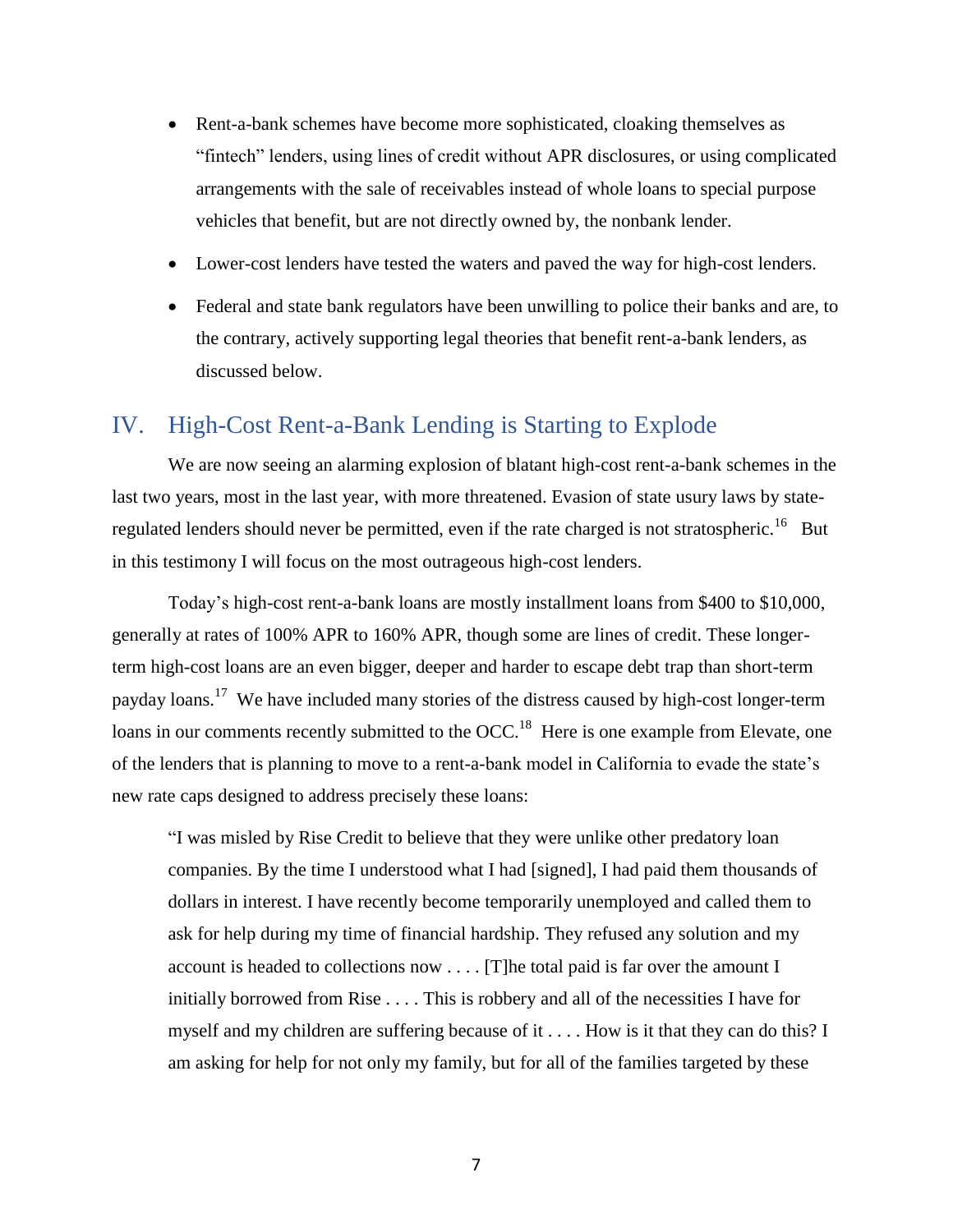predatory loans meant to target those living in poverty and struggling to live paycheck to paycheck."<sup>19</sup>

Only a small number of banks are involved in rent-a-bank lending, but they can have a big impact. I am currently aware of six banks currently facilitating high-cost loans offered by non-bank companies at rates well over 36% and usually well above 100% APR: **Axos Bank (formerly Bank of Internet or BOFI Bank), Bank of Lake Mills (Wisconsin), Capital Community Bank (Utah), FinWise Bank (Utah), Republic Bank & Trust (Kentucky),** and **TAB Bank (Utah)**.

All but one of these banks, Axos Bank (a federal savings association), are state-chartered banks that are regulated by the FDIC and by their chartering states: Utah for three of them and Kentucky and Wisconsin for the other two.

These six banks are, so far, helping several nonbank lenders make usurious loans in excess of what states allow.<sup>20</sup> We are currently aware of the following loans being made through rent-a-bank schemes in states that do not allow these rates: $^{21}$ 

- ChoiceCa\$h (LoanMart)/Community Capital Bank: car title loans up to \$2500 with APRs up to 222% APR (16 states and DC);<sup>22</sup>
- EasyPay Finance/TAB Bank: loans for auto repairs, furniture, home appliances, pets, and wheels and tires, such as a \$1,500 loan at **188.99% APR** (30 states)**. 23**
- Elastic (Elevate)/Republic Bank & Trust: lines of credit from \$500 to \$4,500 with effective APRs up to 109% (above state limits in 14 states and DC);<sup>24</sup>
- NetCredit (Enova)/Republic Bank & Trust: installment loans of \$2,500 to \$10,000 with APRs up to **99.99% APR** (22 states and DC); 25
- OppLoans/FinWise Bank: installment loans of \$400 to \$5,000 with APRs of **160%** (24 states and  $DC$ );<sup>26</sup>
- Rise (Elevate)/FinWise Bank: installment loans of \$500 to \$5,000 with APRs of **99% to 149%** (16 states and DC);<sup>27</sup>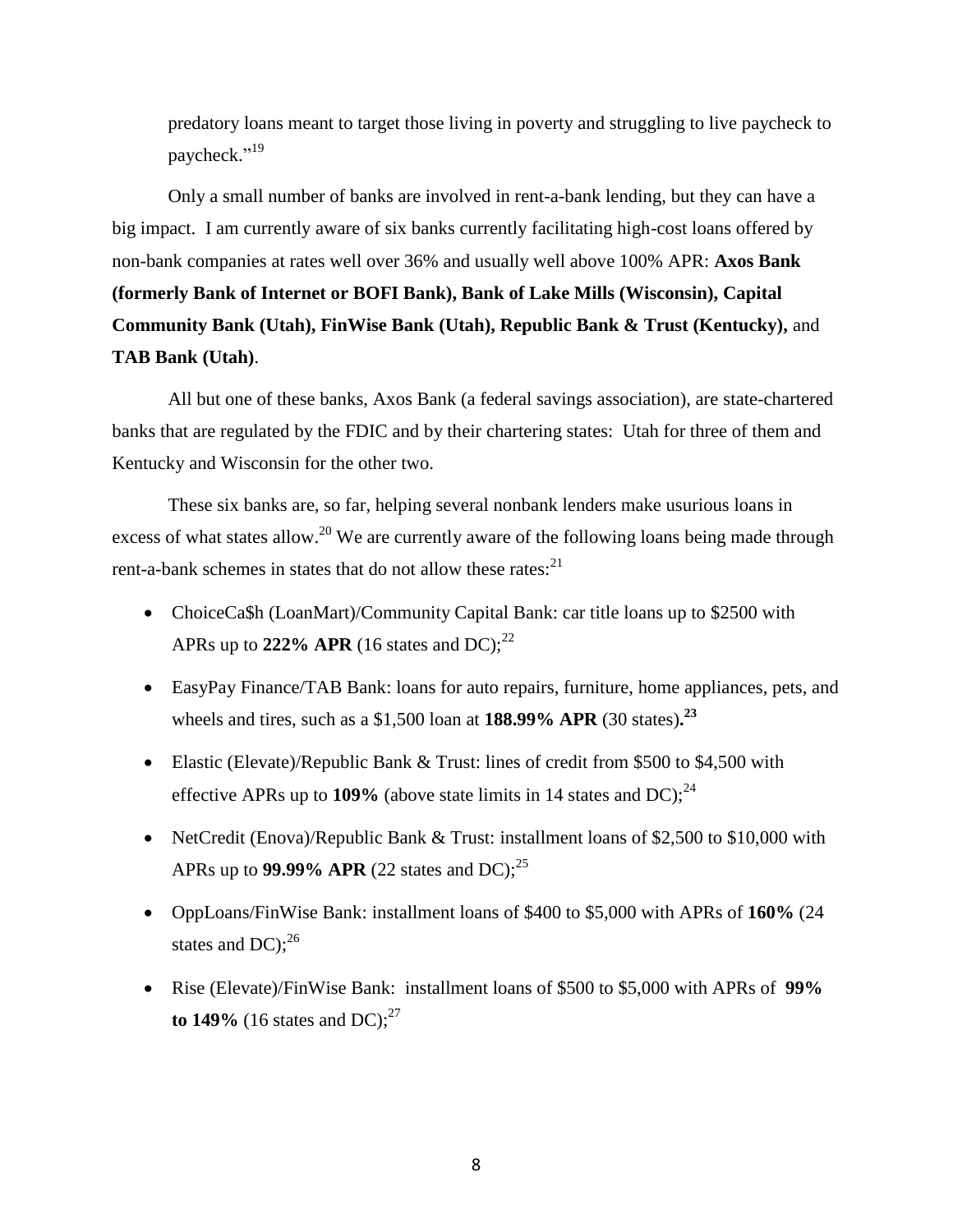World Business Lenders/Axos Bank or Bank of Lake Mills: small business loans (or disguised personal loans), typically secured by the owner's personal residence, with APRs of **75% to 139%** or higher (various states). 28

In addition, as discussed in the next section, CURO Group Holdings Corp., which currently offers both short-term and long-term payday loans through its SpeedyCash brand, has told investors that it plans to begin a rent-a-bank operation in California.

## V. Plans to Evade California's New Law Show High-Cost Rent-a-Bank Lenders Feel Comfortable with Today's Regulators

Rent-a-bank schemes are getting increasingly bold. In California, a new law that took effect January 1, 2020 limits the rates on loans up to \$10,000. The bill was passed to address the harmful effects of installment loans over \$2,500 at rates up to 200%.<sup>29</sup>

Yet before the bill had even passed, several California payday lenders informed their investors that they would nonetheless continue to charge triple-digit interest rates by blatantly evading the new usury law through forging rent-a-bank relationships with banks.<sup>30</sup> Three publicly traded payday lenders in California have announced plans to begin new rent-a-bank operations. Elevate, CURO Group Holdings (which includes the Speedy Cash brand, among others) and Enova International (with subsidiaries that include NetCredit and CashNetUSA) told investors that they plan to use banks to continue business as usual so that they can disregard California law and continue to make high-cost loans.<sup>31</sup> Shortly thereafter, Enova's NetCredit began making rent-a-bank loans through Republic Bank & Trust in several states, discussed above.

At least two high-cost lenders, OppLoans and LoanMart, appear to be already offering usurious rent-a-bank loans in California. To my knowledge, other rent-a-bank loans in California have not yet been rolled out.

The willingness of payday lenders to speak publicly and brazenly about using rent-a-bank schemes to evade state interest rate limits speaks volumes about the comfort they have with today's bank regulators. While both the OCC and FDIC have said that they view these schemes "unfavorably,"<sup>32</sup> they are well aware of the predatory rent-a-bank schemes operating today at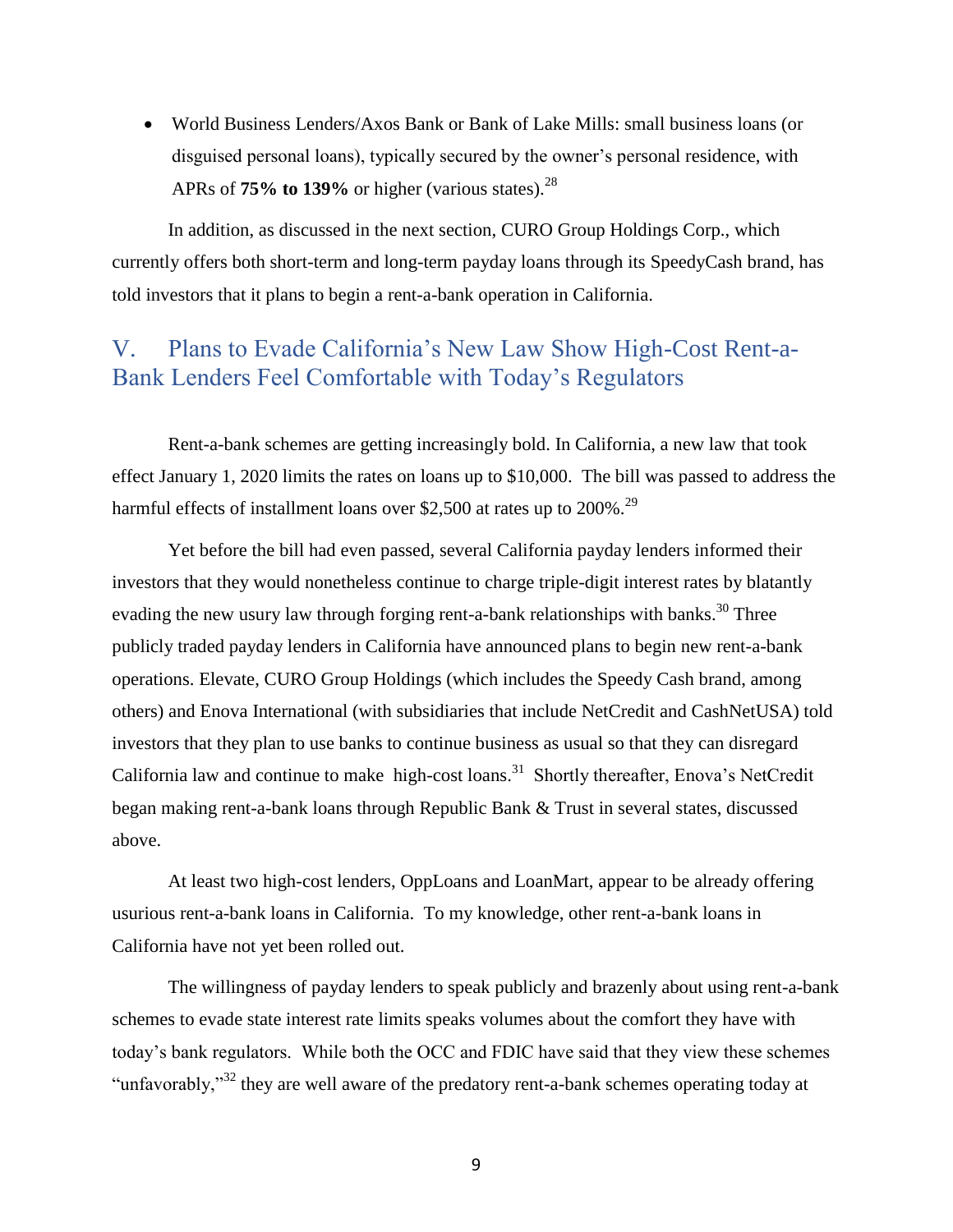their banks and they have done nothing about it. The same holds for the state bank regulators in Kentucky, Utah and Wisconsin, the home states of the state-chartered banks involved in these schemes. The clear signal predatory lenders have gotten is that the coast is clear.

If these brazen efforts to flout the law succeed, every state may see high-cost lenders laundering their loans through banks to evade state usury laws. Rent-a-bank schemes could also be used not only for installment loans but also for short-term payday loans, as in the 1990s. The OCC's repeal of its guidance against bank payday loans (aka "deposit advance products") $^{33}$  and the possibility that the FDIC will soon do the same – heightens the risk that rent-a-bank short-term payday loans will return.

# VI. The OCC and FDIC are Supporting a Rent-a-Bank Lender that Makes Mortgages Up to 139% APR that Endanger the Homes of Small Business Owners

The FDIC and OCC are actively supporting a predatory rent-a-bank scheme despite a truly shocking fact pattern. In July 2019, the FDIC filed an amicus brief supporting World Business Lenders (WBL) in a district court bankruptcy case, *Rent-Rite Super Kegs v. World Business Lenders.*<sup>34</sup> The FDIC is defending WBL's ability to charge 120% APR on a \$550,000 loan despite Colorado's lower (but still hefty) 45% business interest rate cap because the loan was originated through a bank, FDIC-supervised Bank of Lake Mills in Wisconsin.

The brief makes the same arguments in support of WBL's right to charge 120% APR as the OCC and FDIC raise to justify new proposed federal interest rate rules, discussed below. Not one word of the agencies' brief expresses any concern about the astonishing interest rate. The FDIC and OCC chose to side with a predatory lender in a case that is not at the appellate level, when the bank is not involved in the case, and where there is no argument that the bank would be impacted if WBL were limited to collecting 45% APR instead of 120% APR. The agencies did not raise the possibility that the bank might not be the true lender or qualify their support for WBL's right to charge 120% APR in any way.

The FDIC's and OCC's support for WBL shows exactly the kind of abusive lending that will flourish if their rent-a-bank rulemaking is finalized. The *Rent-Rite* case is not an aberration. Several cases filed against WBL – including some that were publicly available before the OCC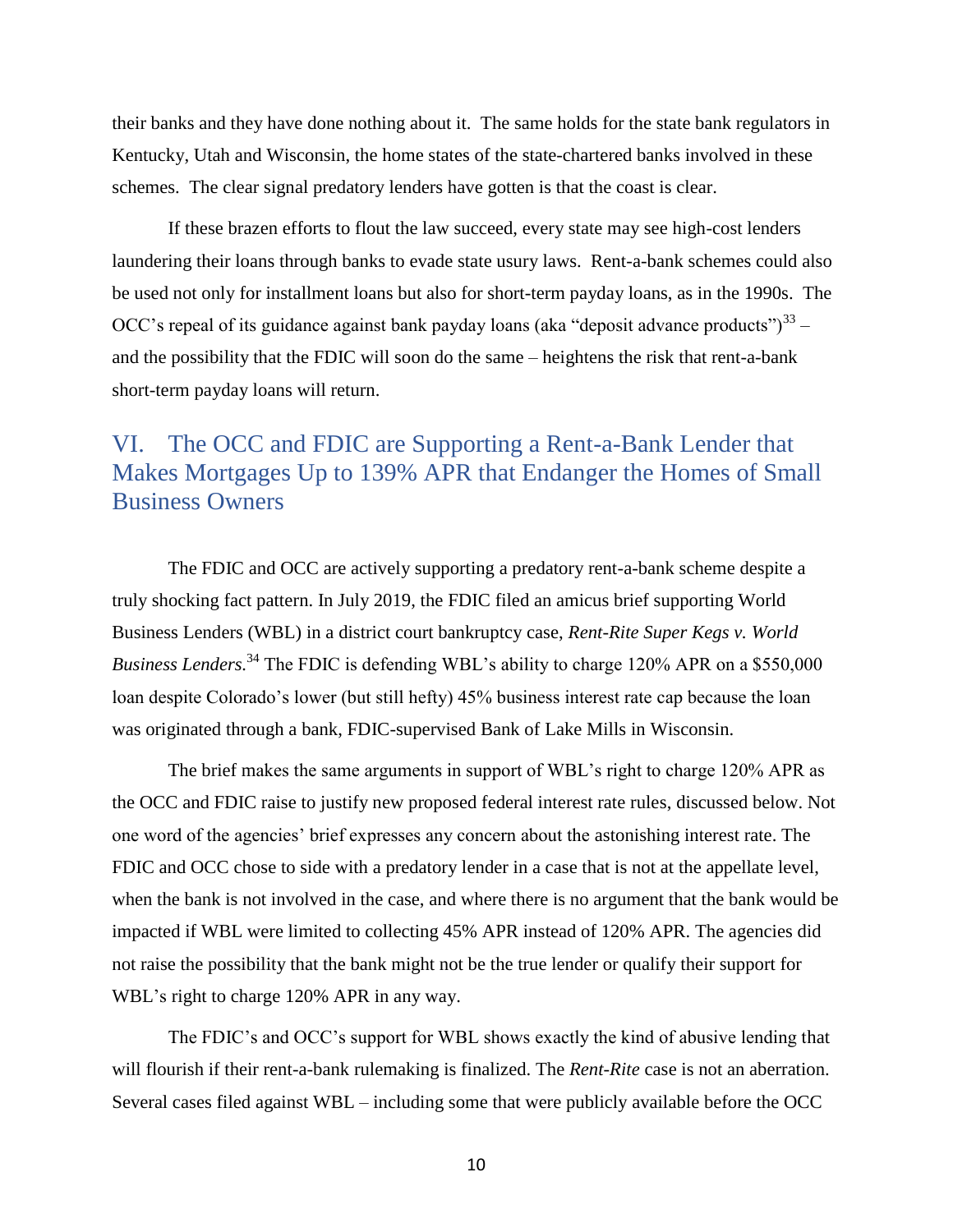and FDIC made the decision to support WBL – reveal a company with a predatory business model of approaching struggling businesses and charging exorbitant rates, using a bank as a front to escape interest rate limits.

The facts described below are taken from the complaints as alleged. There is a striking similarity among them. The loans are secured by personal residences, making the high rates truly shocking, and in some cases the business aspect of the transaction appears to be trumped up to disguise that these are loans for personal purposes and are covered by consumer laws. The bank has little if anything to do with the loans. WBL even appears to have use of a power of attorney for both Bank of Lake Mills and Axos Bank.

In *Speer v. Danjon Capital et al.,* filed in Connecticut in late 2019, Elissa Speer is facing a civil action in Nevada and a foreclosure of a residential property in Connecticut after taking out a \$30,000 loan alleged to be at 400% and a second loan of \$20,000, alleged to be at 121% APR.<sup>35</sup> The loans were offered by Danjon Capital in collusion with World Business Lenders, but were purportedly with funds lent by Bank of Lake Mills. After executing the first note and mortgage, Danjon refused to release the funds unless Speer executed a lease agreement for ―restaurant equipment‖ despite the fact that Speer was never in the restaurant business and the equipment referenced included two backpack leaf blowers unrelated to restaurant use. The complaint alleges that the defendants disguised residential mortgage loans made to consumers primarily for personal, family, or household use as commercial loans in order to avoid Connecticut's licensure and other laws.

In *Vincent Deramo Jr. et al. v. World Business Lenders, LLC*, filed in Florida in 2017, a general contractor and his wife allege that a representative of World Business Lenders contacted them, claiming to be an agent for Bank of Lake Mills, and offered a \$400,000 loan, secured by their home.<sup>36</sup> Despite the promise of 15% APR, they allege that WBL actually charged them over 72% APR. The documents were prepared by WBL and were mailed to WBL and the plaintiffs had no contact with the bank. The mortgage was assigned from the bank to WBL through a signature of the vice president of WBL as power of attorney for the bank.

In *B&S Medical Supply et al v. World Business Lenders et al*., filed in New York in 2017, the complaint alleges that WBL solicited Boris Simon, the owner of B&S Medical Supply, for a \$28,000 business loan at 73% APR, provided by Liberty Bank, that was secured by Simon's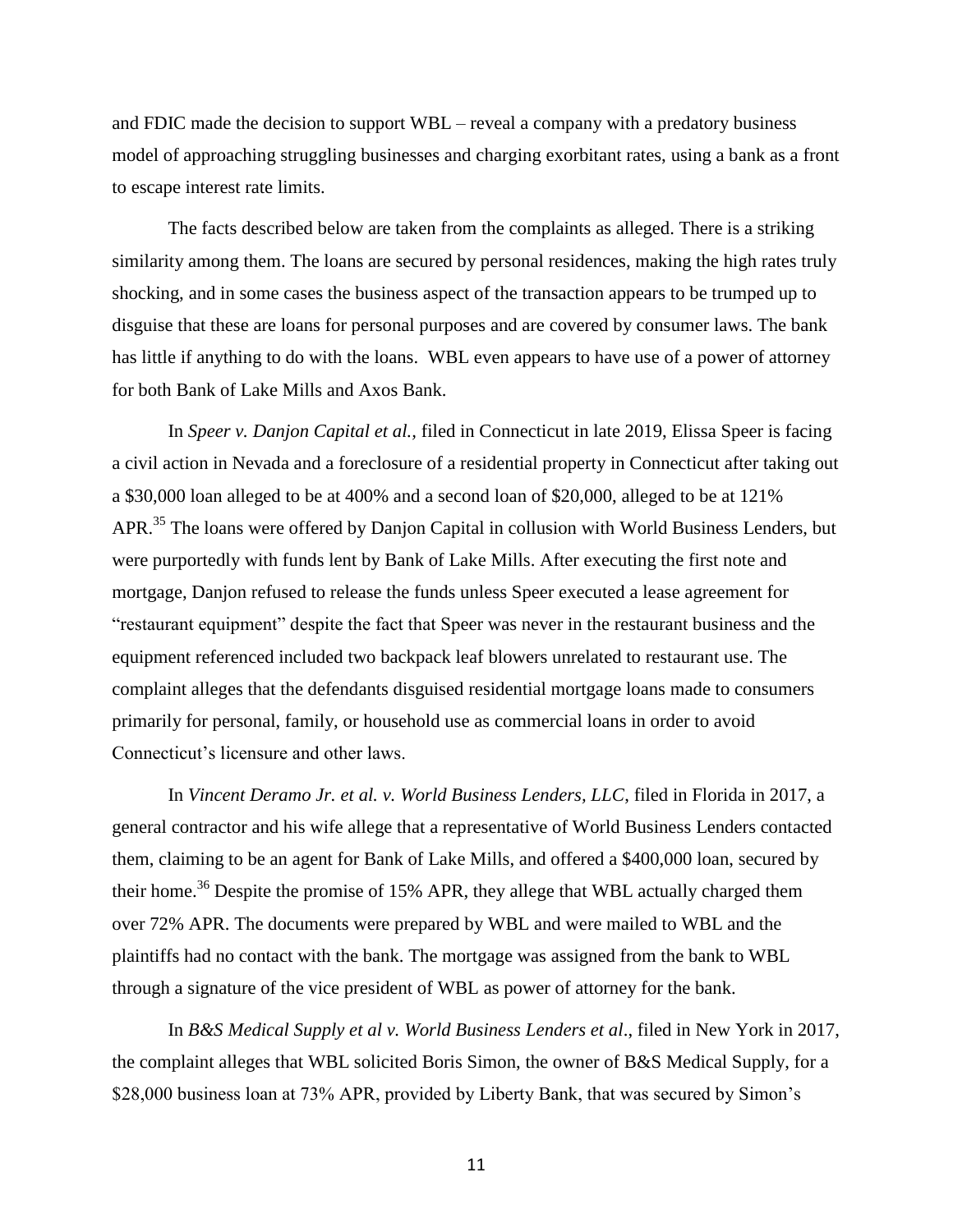home.<sup>37</sup> The business loan application contained both the business logo and contact information of WBL and Liberty. The loan was immediately assigned from Liberty to WBL. WBL corresponded with Simon, referring to itself as the "Lender" and saying that it would service the loan and have the right to collect payments.

In *Kaur et al. v. World Business Lenders et al*., filed in Massachusetts in April 2019, a married couple was threatened with foreclosure after borrowing \$175,000 at 92% APR from World Business Lenders for their business, New England Distributors, secured by a mortgage on their house.<sup>38</sup> The loan paperwork listed BOFI/Axos Bank as the lender, but the loan was presented by WBL. All the forms were WBL forms, and the application discussed WBL's role including ordering a valuation of the collateral. The mortgage was assigned from BOFI to WBL and that assignment by BOFI "was signed by World Business Lenders, LLC, as attorney-in-fact for BOFI Federal Bank."<sup>39</sup>

In *Adoni et al. v. World Business Lenders, LLC, Axos Bank and Circadian Funding,* filed in New York in October 2019, Jacob Adoni alleges that he has been threatened with threats to foreclose on his home after receiving a \$90,000 loan at 138% APR secured by his personal residence.<sup>40</sup> Adoni was contacted by Circadian Funding with an offer of a personal loan that would be funded by WBL and Axos Bank. He was told that the loan documents would be provided to him at 12:00 pm and he must execute them by 6:00 pm or the offer would no longer be valid. Adoni was told by Circadian that the loan was meant to be a personal loan to him but it was necessary for the loan documents to make reference to his business. The defendants "have inundated Mr. Adoni with multiple threats to foreclose on his home and on the mortgage.<sup> $341$ </sup>

That is the lender the FDIC and OCC are supporting. Their supervision of their banks is not stopping the bank from letting itself be used—up to the point of handing over a power of attorney for the bank—by a predatory lender in order to evade state interest rate limits. The bank itself has been named in some of these lawsuits, so the bank's supervisors should surely know about them. These practices have been going on for some time. A 2014 article describes how WBL employs some of the worst actors and practices from the foreclosure crisis for its predatory lending practices towards small businesses.<sup>42</sup>

The FDIC's and OCC's direct support for World Business Lenders on the same grounds used to justify proposed rent-a-bank rules shows exactly what should be expected to happen if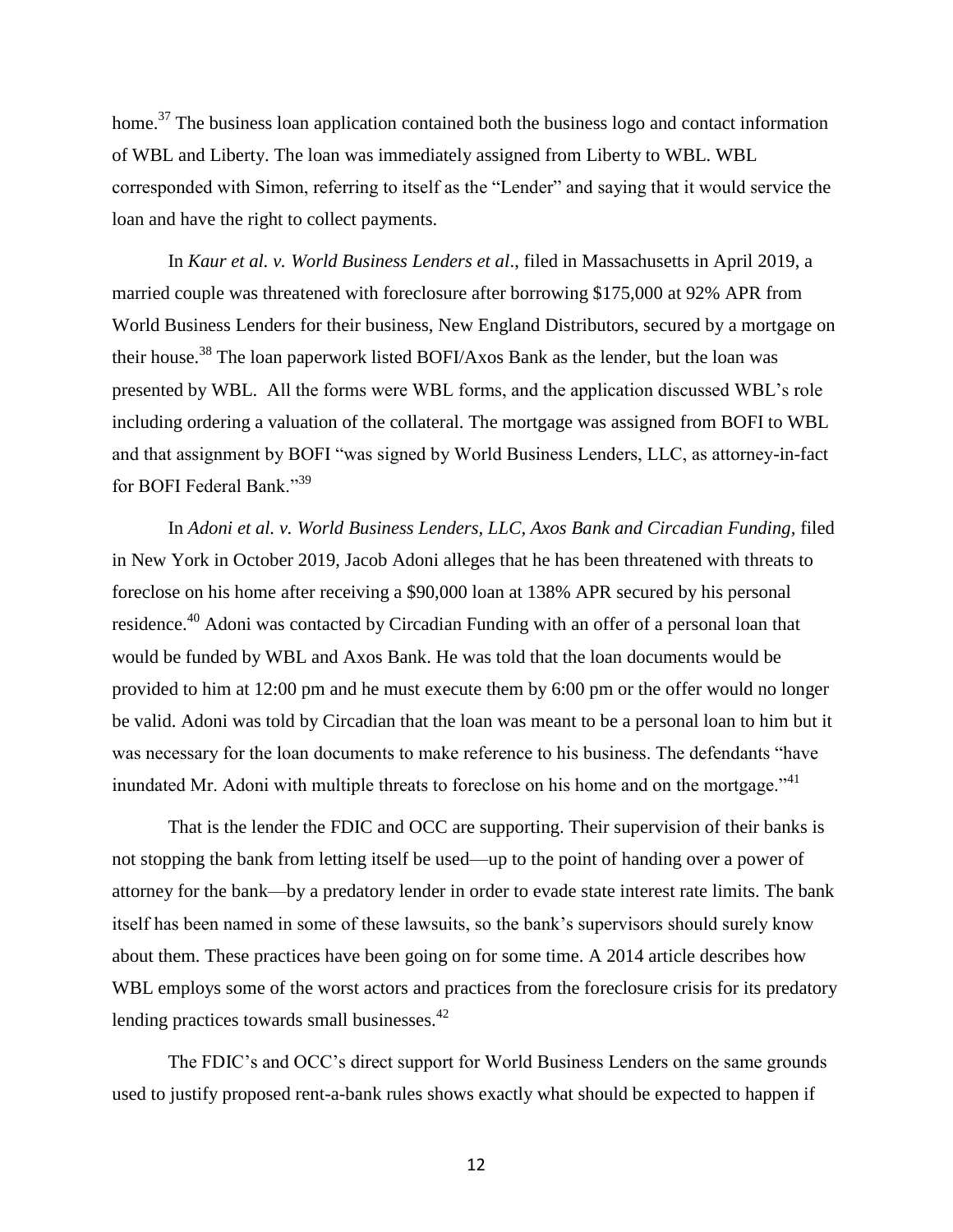the rules are finalized: predatory lending, which not only may leave people in financial ruin but jeopardizes their homes and businesses.

## VII. The Proposed Rules by the FDIC and OCC are Unlawful, Unnecessary, and Harmful

The FDIC and OCC have proposed rules that state that when a bank sells, assigns, or otherwise transfers a loan, interest permissible prior to the transfer continues to be permissible following the transfer. In other words, if a bank originates a loan at 160% in Colorado, where voters adopted a 36% interest rate cap in 2018, the loan could be sold to a nonbank lender that could charge new interest at 160%.

The proposals do not include any exception for transactions structured to evade state usury laws. The proposed rules are stated as a flat rule without exceptions. Thus, it does not appear to matter to the FDIC or OCC if the bank is a mere fig leaf, quickly originating and reselling the loans or receivables, with little interest or involvement in a lending program primarily run by a state-regulated business that makes the lion share of the profits.

The FDIC and OCC claim that view rent-a-bank schemes "unfavorably" and that their proposals do not address the question whether the bank ―is a real party in interest with respect to a loan or has an economic interest in the loan under state law, e.g., which entity is the "true lender."<sup>43</sup> But that is cold comfort. There is no stated exception in the proposed rules for situations where the bank is not the real party in interest. Courts may simply rely on the rules on their face to permit any assignee of a loan, including one where the bank is not the true lender, to ignore state usury laws. States may challenge rent-a-bank schemes, but legal challenges take resources and years. The FDIC and OCC have demonstrated the impact they expect their proposals to have by directly supporting World Business Lenders' 120% APR loan and by failing to stop rent-a-bank schemes.

Rent-a-bank schemes also undermine the goals of the Community Reinvestment Act (CRA), yet the FDIC and OCC are encouraging these schemes at the same time that they are proposing to weaken the CRA.<sup>44</sup> Rent-a-bank schemes enable banks to help predatory lenders target communities that the banks are not serving with responsible products, offering loans the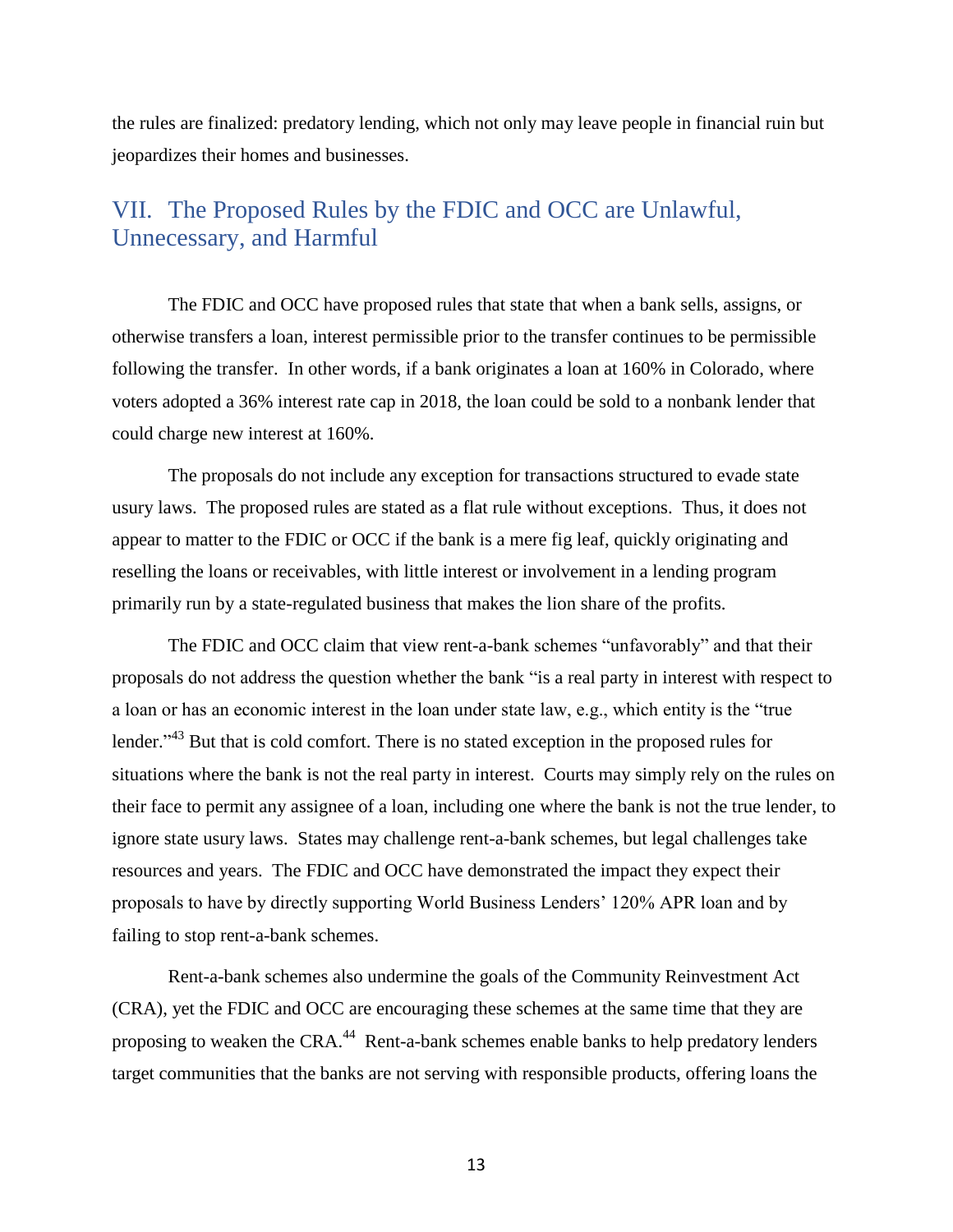banks do not directly offer in their own branches. This is exactly the kind of predatory lending that the CRA is designed to prevent.

The FDIC and OCC claim that the proposed rules are necessary to address the "uncertainty" caused by a Second Circuit decision, *Madden v. Midland*,<sup>45</sup> and to protect banks' ability to manage liquidity and risks. But even the FDIC admits that it "is not aware of any widespread or significant negative effects" due to the nearly 5-year old *Madden* decision.<sup>46</sup> The OCC, as well, offers no evidence to the contrary. Neither agency has disputed the *Madden* court's finding that limiting debt buyer interest does not significantly impact banks. Nor have they cited any actual or significant secondary market problems impacting banks in other contexts. Even the recent cases filed against credit card securitization trusts – which neither agency cites  $-$  do not support the proposed rules.<sup>47</sup> Mere allegations early in a lawsuit with an uncertain impact do not justify overbroad rules that will have certain, tremendous, and farreaching harm to consumers.<sup>48</sup>

The legal issues posed by the proposed rules are discussed at length in our comments.<sup>49</sup> I will only summarize them here:

- Neither the FDIC nor the OCC has the authority to preempt state usury laws as applied to nonbank companies, and the OCC has failed to follow the procedures and standards required by Congress in 2010 in the Dodd-Frank Act.
- The older, so-called "valid-when-made" state usury law cases that the FDIC and OCC cite arise in a very different context (primarily about whether later events change how a rate is calculated) than assignment of loans to an entity with different rights and obligations under the law.<sup>50</sup> A bank's legal rights as a bank cannot be assigned, just as a doctor could sell a medical practice but could not assign the right to operate that practice to a doctor without a license in the state.
- The proposed rules oversimplify diverse rulings in many different contexts to an absolute rule so overbroad that it appears to allow a bank to increase the interest rate after the fact to a level not even permitted under the NBA or the Federal Deposit Insurance Act.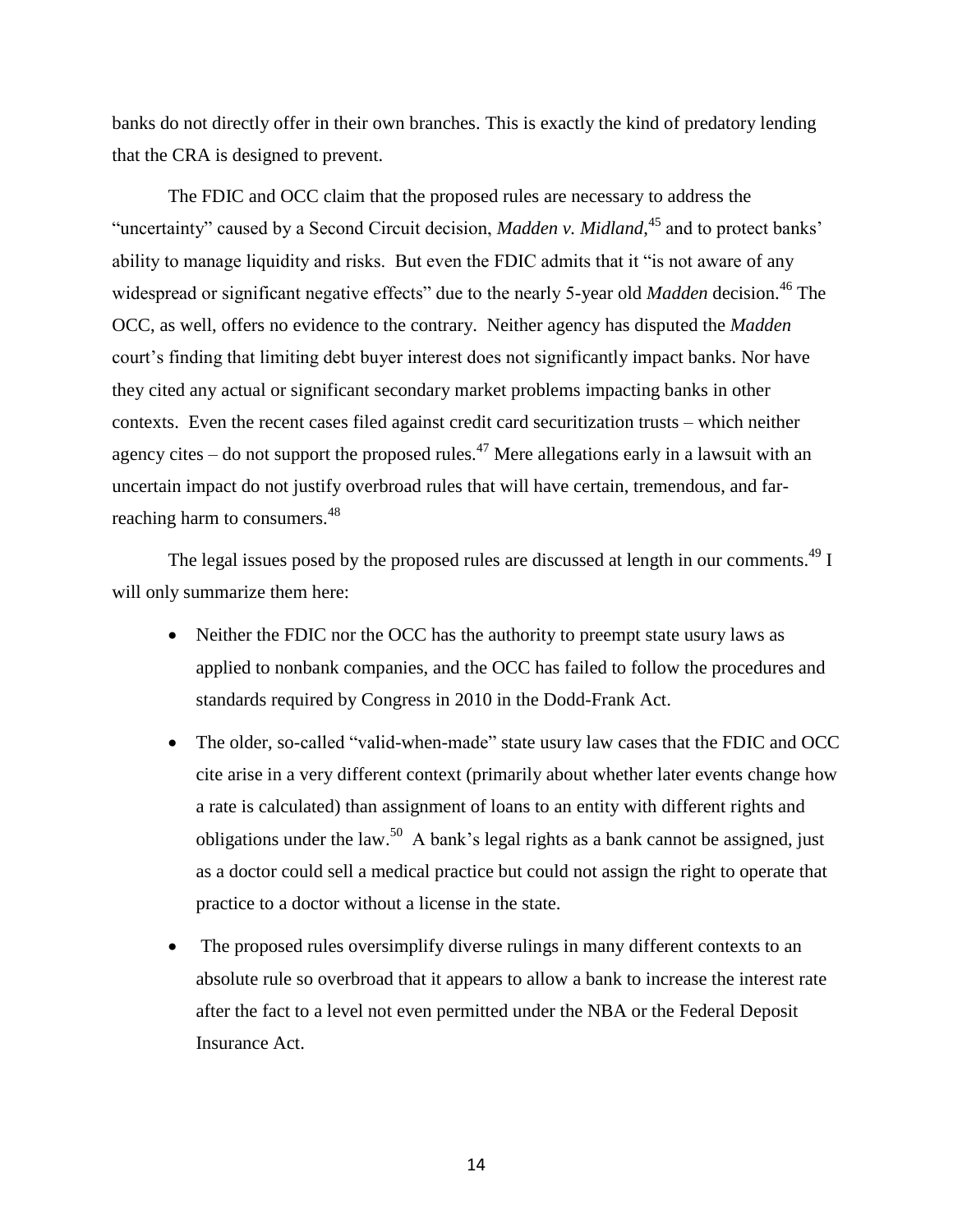Perhaps most strikingly, neither the FDIC nor the OCC considered the harm that their proposals could cause or the likelihood that predatory lenders will be all too happy to step into the shoes of banks that can charge sky-high interest rates without limit.

# VIII. Congress Should Cap Interest Rates for All Lenders at 36% and Support States' Power to Impose Lower Rate Caps

Predatory rent-a-bank lending exists for two simple reasons: there are no federal interest rate limits for most lenders, and most banks are exempt from state rate caps. We can prevent an explosion of predatory lending and protect consumers and small businesses from loan sharks by adopting a national interest rate cap and by preventing banks from being used to evade state rate caps. Congress can also help by restoring consumers' access to the courts.

First, Congress must pass the Veterans and Consumers Fair Credit Act, H.R. 5050 (Garcia) and S. 2833 (Merkley), which would apply to all lenders, bank and nonbank, and would extend to veterans and all consumers the 36% interest rate cap that current applies to servicemembers and their families. The VCFCA would address the most harmful loans and the most abusive misuse of bank charters by preventing banks from originating high-cost loans with triple-digit APRs.

Consumers benefit when rate caps drive out predatory lending. In states that have capped rates, consumers are better off and find better ways to cope with financial challenges:

- Former borrowers generally agree that they are better off without payday loans and express relief that the loans are no longer available.
- People use a variety of strategies to manage their finances, including borrowing from family and friends, negotiating payment plans with utility companies or other creditors, and using pawn shops or traditional credit products like credit cards.
- Consumers do not turn to illegal internet loans in large numbers.<sup>51</sup>

Second, we must uphold the states' historic power to limit interest rates. This is especially important in the absence of a federal rate cap, but even if Congress caps rates at 36%, states have appropriately set lower rates for large loans. The FDIC and OCC must abandon their proposed rules and the agencies, along with the state bank regulators in Kentucky, Utah and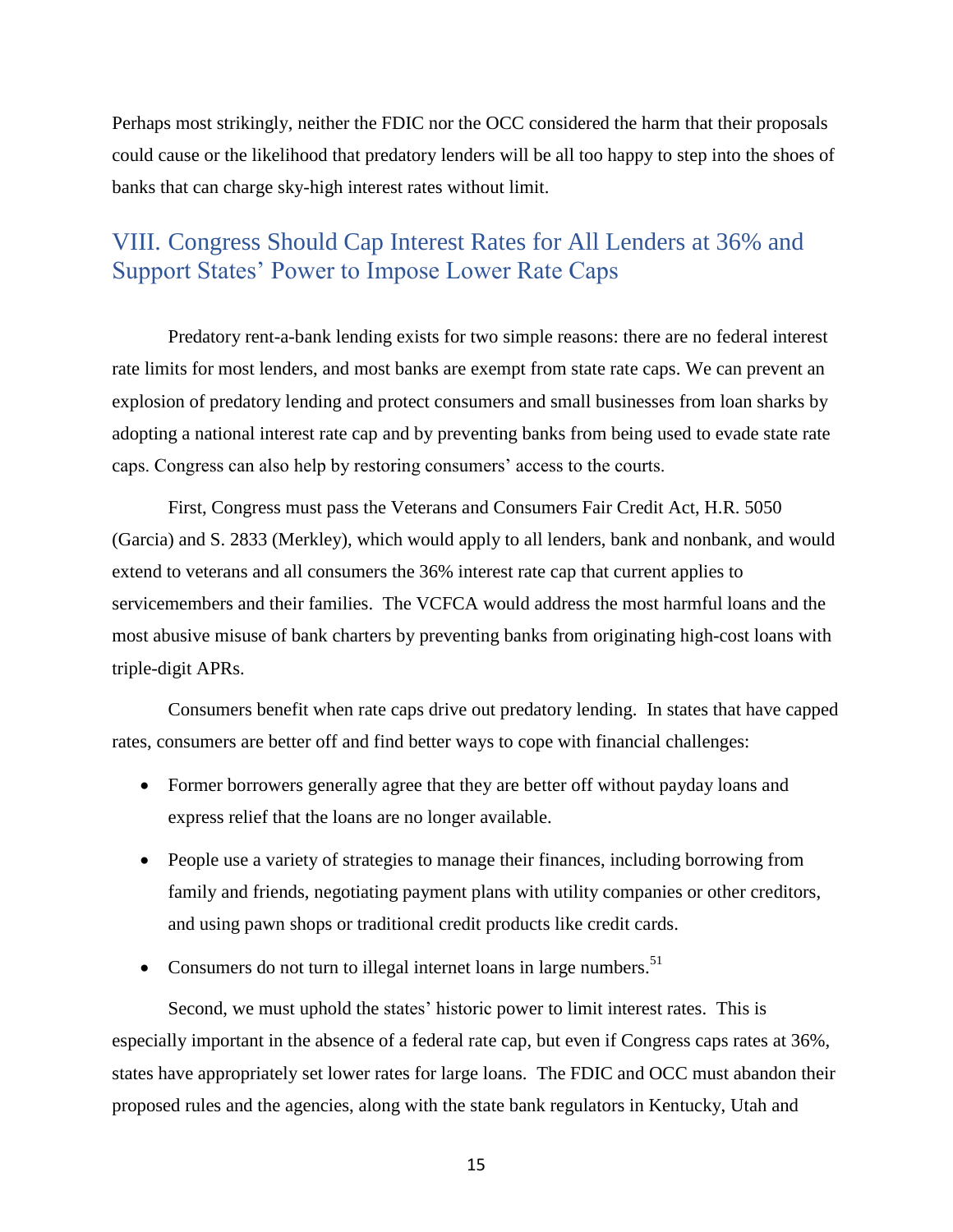Wisconsin, must stop their banks from engaging in rent-a-bank lending. Legislation to strengthen the integrity of state rate caps and prevent rent-a-bank lending should be considered. State attorneys general, state regulators, and private litigators can also address rent-a-bank lending in court.

Third, Congress must restore accountability and consumers' access to the courts by passing the Forced Arbitration Injustice Repeal (FAIR) Act, H.R. 1423 (Rep. Johnson) and S. 610 (Sen. Blumenthal). Rent-a-bank lenders violate state usury laws and other consumer protection laws. But forced arbitration clauses and class action bans take away consumers' and small businesses' day in court and their ability to band together when thousands or millions of people are harmed. Congress must eliminate this get-out-of-jail-free card.

## IX. Conclusion

 $\overline{a}$ 

Rent-a-bank schemes jeopardize the states' role under our federalist system in protecting consumers. These schemes eviscerate the oldest, simplest and most effective protection against predatory lending: interest rate limits. Control over predatory lending is taken away from states and handed over to a few rogue banks that facilitate outrageous loans they do not make in their own branches. Allowing state-regulated lenders to launder their loans through banks is having the very result that the Second Circuit in *Madden* was trying to prevent: "an end-run around usury laws." $52$ 

Thank you for inviting me to testify today. I look forward to your questions.

<sup>1</sup> James M. Ackerman, *Interest Rates and the Law: A History of Usury*, 1981 Ariz. St. L.J. 61 (1981). 2 *See* NCLC, *Misaligned Incentives: Why High-Rate Installment Lenders Want Borrowers Who Will Default* (July 2016),<https://www.nclc.org/issues/misaligned-incentives.html> (NCLC, *Misaligned Incentives*).

<sup>3</sup> *Marquette Nat'l Bank v. First of Omaha Corp*., 439 U.S. 299 (1978); *see generally* NCLC, Consumer Credit Regulation (2d ed. 2015), *updated at* [www.nclc.org/library.](http://www.nclc.org/library) 

 $^4$  The median APR for the \$500 loan is slightly different from what we calculated last year as two states that previously did not have rate caps, New Mexico and Ohio, now cap the rate for a \$500 loan but at fairly high levels. The APR for the \$2000 loan has not changed. We have not updated the calculations for the \$10,000 loan since 2018. *See* NCLC, Fact Sheet, State Annual Percentage Rate (APR) Caps for \$500, \$2,000, and \$10,000 Installment Loans (March 2019), https://www.nclc.org/images/pdf/high\_cost\_small\_loans/fact-sheet-apr-caps-forinstallment-loans.pdf, and Carolyn Carter et al., NCLC, A Larger and Longer Debt Trap? Analysis of States' APR Caps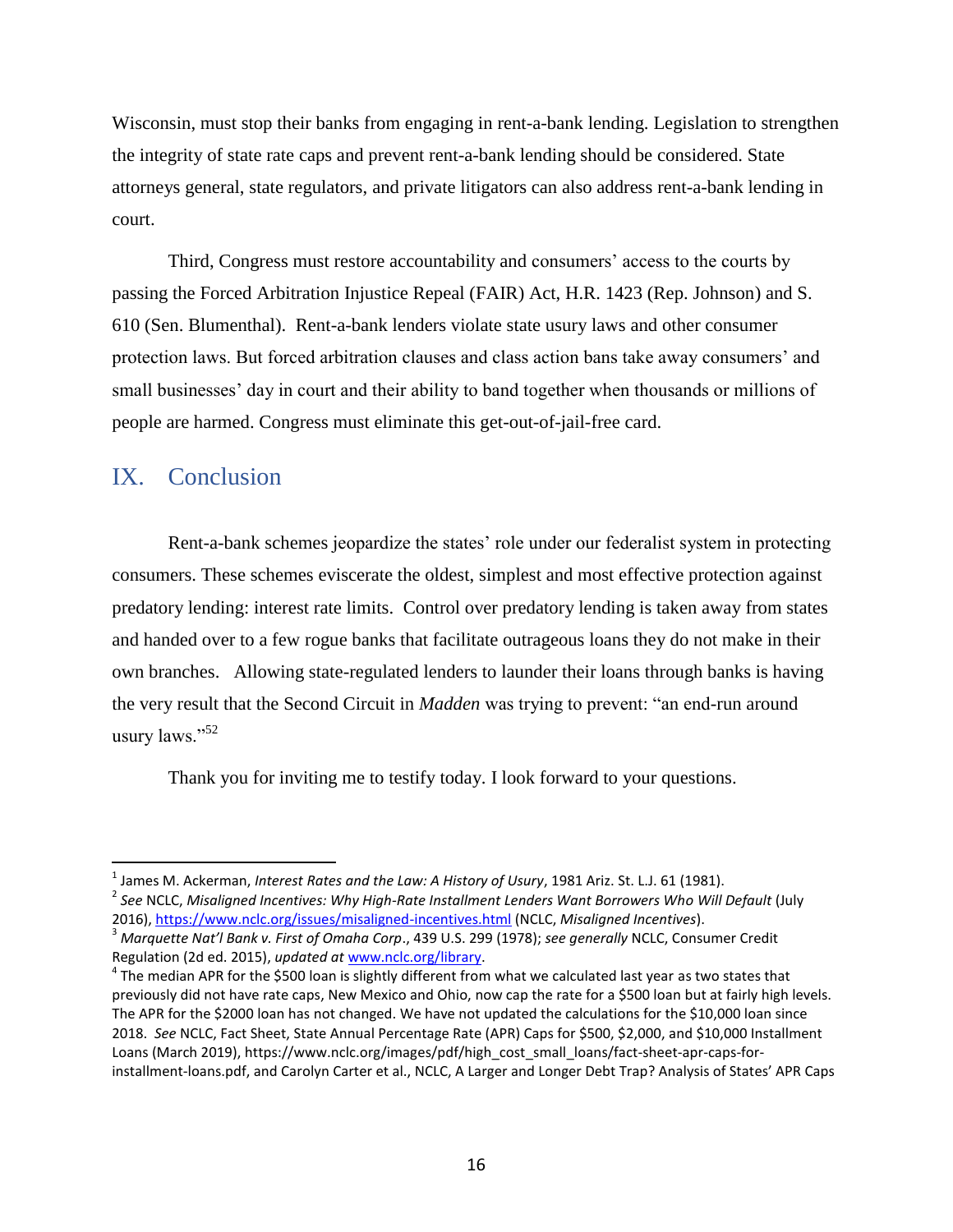for a \$10,000 Five-Year Installment Loan (2018), [https://www.nclc.org/issues/a-larger-and-longer-debt-trap](https://www.nclc.org/issues/a-larger-and-longer-debt-trap-installment-loan.html)[installment-loan.html.](https://www.nclc.org/issues/a-larger-and-longer-debt-trap-installment-loan.html)

5 *See, e.g.,* Pat Ferrier, Fort Collins Coloradoan, "Colorado election: Proposition 111, capping interest on payday loans, passes" (Nov. 6, 2018) (77% of voters voted to approve a 36% rate cap); South Dakota Official Election Returns and Registration Figures, Primary Election (June 7, 2016)[, https://sdsos.gov/elections](https://sdsos.gov/elections-voting/assets/ElectionReturns2016_Web.pdf)voting/assets/ElectionReturns2016 Web.pdf (76% in favor of a 36% rate cap);

Matt Volz, Missoulian, Montana voters approve payday loan, real estate tax initiatives (Nov. 3 2010). http://bit.ly/2KqQ7rb (73% of Montana voters approved a 36% rate cap); Ohio Payday Lender Interest Rate Cap, Referendum 5 (2008),

[https://ballotpedia.org/Ohio\\_Payday\\_Lender\\_Interest\\_Rate\\_Cap,\\_Referendum\\_5\\_\(2008\)#cite\\_note-ohsos-1](https://ballotpedia.org/Ohio_Payday_Lender_Interest_Rate_Cap,_Referendum_5_(2008)#cite_note-ohsos-1) (63% in favor of a 28% rate cap); Arizona Payday Loan Reform, Proposition 200 (2008),

[https://ballotpedia.org/Arizona\\_Payday\\_Loan\\_Reform,\\_Proposition\\_200\\_\(2008\)](https://ballotpedia.org/Arizona_Payday_Loan_Reform,_Proposition_200_(2008)) (60% of voters opposed continuing an exemption from the state's rate cap) . In Arizona, the payday lenders later found a loophole for auto title loans. In Ohio, the payday lenders found a loophole in the mortgage laws. The Ohio legislature later closed that loophole but allowed higher-cost loans than the voters had approved.

6 *Scott v. Lloyd*, 34 U.S. 418, 419 (1835).

 $\overline{a}$ 

<sup>7</sup> [OCC Advisory Letter No. 2000-10](https://occ.gov/news-issuances/advisory-letters/2000/advisory-letter-2000-10.pdf) (Nov. 27, 2000).

<sup>8</sup> BankWest, Inc. v. Baker, 411 F.3d 1289, 1295 (11<sup>th</sup> Cir. 2005) ("To avoid this direct prohibition, however, payday stores have entered into agency agreements whereby the stores procure such payday loans for out-of-state banks …"), *reh'g granted, op. vacated*, 433 F.3d 1344 (11th Cir. 2005), *op. vacated due to mootness*, 446 F.3d 1358 (11th Cir. 2006); *Flowers v. EZPawn Oklahoma, Inc.,* 307 F.Supp.2d 1191, 1196, 1205 (2004) ("Defendants assert that they acted as servicers for the loan made by County Bank… Defendants submit that County Bank developed the loan product at issue, approved and made the extension of the loan to the Plaintiff and all others similarly situated, funded the loan …"); *Colorado ex rel. Salazar v. Ace Cash Express*, 188 F.Supp.2d 1282 (D. Colo. 2002) ("Defendant admits that it is a 'loan arranger/agent.'"); *Commonwealth v. Think Finance, Inc*., 2016 WL 183289 (E.D. Pa. Jan. 14, 2016).

 $^9$  *BankWest, Inc. v. Baker*, 411 F.3d 1289 (11<sup>th</sup> Cir. 2005) ("To avoid this direct prohibition, however, payday stores have entered into agency agreements whereby the stores procure such payday loans for out-of-state banks …"), *reh'g granted, op. vacated*, 433 F.3d 1344 (11th Cir. 2005), *op. vacated due to mootness*, 446 F.3d 1358 (11th Cir. 2006).

<sup>10</sup> *BankWest*, 411 F.3d at 1295 n.6; *see also People ex rel. Spitzer v. Cty. Bank of Rehoboth Beach*, Del., 45 A.D.3d 1136, 1137, 846 N.Y.S.2d 436, 438 (2007) ("County Bank and TC [Telecash] entered into an agreement wherein County Bank agreed to make and TC agreed to market and service such payday loans….TC and CRA purchased a 95% participation interest in each and every loan made."); *Hudson v. ACE Cash Express,* 2002 WL 1205060, 2002 U.S.Dist. LEXIS 11226 (S.D. Ind. 2002) ("The Master Agreement provides that Goleta will sell an undivided participation interest in certain 'Bank Loans' to ACE [Cash Express].... At the time of Goleta's loan to Hudson, ACE was required to purchase an undivided 95% participation interest in these loans."); *Georgia Cash America v. Greene*, 734 S.E.2d 67, 73 (Ct. App. Ga. 2012) (agreeing that there existed "a genuine issue of material fact regarding whether Cash America actually received [only] a 49 percent economic interest for its services and even if it did so, whether it nevertheless, by contrivance, device, or scheme, attempted to avoid the provisions" of Georgia law making an entity the true lender if it held the predominant economic interest).

<sup>11</sup> Think Finance, 2016 WL 183289 at \*13 (rejecting the argument).

<sup>12</sup> Remarks by John D. Hawke, Jr., Comptroller of the Currency, Before the Women in Housing and Finance at 10 (Washington, D.C. Feb. 12, 2002), [https://www.occ.treas.gov/news-issuances/speeches/2002/pub-speech-2002-](https://www.occ.treas.gov/news-issuances/speeches/2002/pub-speech-2002-10.pdf) [10.pdf](https://www.occ.treas.gov/news-issuances/speeches/2002/pub-speech-2002-10.pdf) (emphasis added).

<sup>13</sup> *See, e.g., CashCall, Inc. v. Morrisey,* 2014 WL 2404300 (W. Va. May 30, 2014); CashCall, Inc. v. Maryland Commissioner of Financial Regulation, 139 A.3d 990 (Md. 2016).

<sup>14</sup> *See, e.g., Ubaldi v. SLM Corp.,* 852 F. Supp. 2d 1190 (N.D. Cal. 2012) (nonbank defendant used its own copyrighted forms, promissory notes, brands and platforms); *Flowers v. EZPawn Oklahoma, Inc.*, 307 F. Supp. 2d 1191 (N.D. Okla. 2004) (adopting report of magistrate indicating that payday lenders that owned and controlled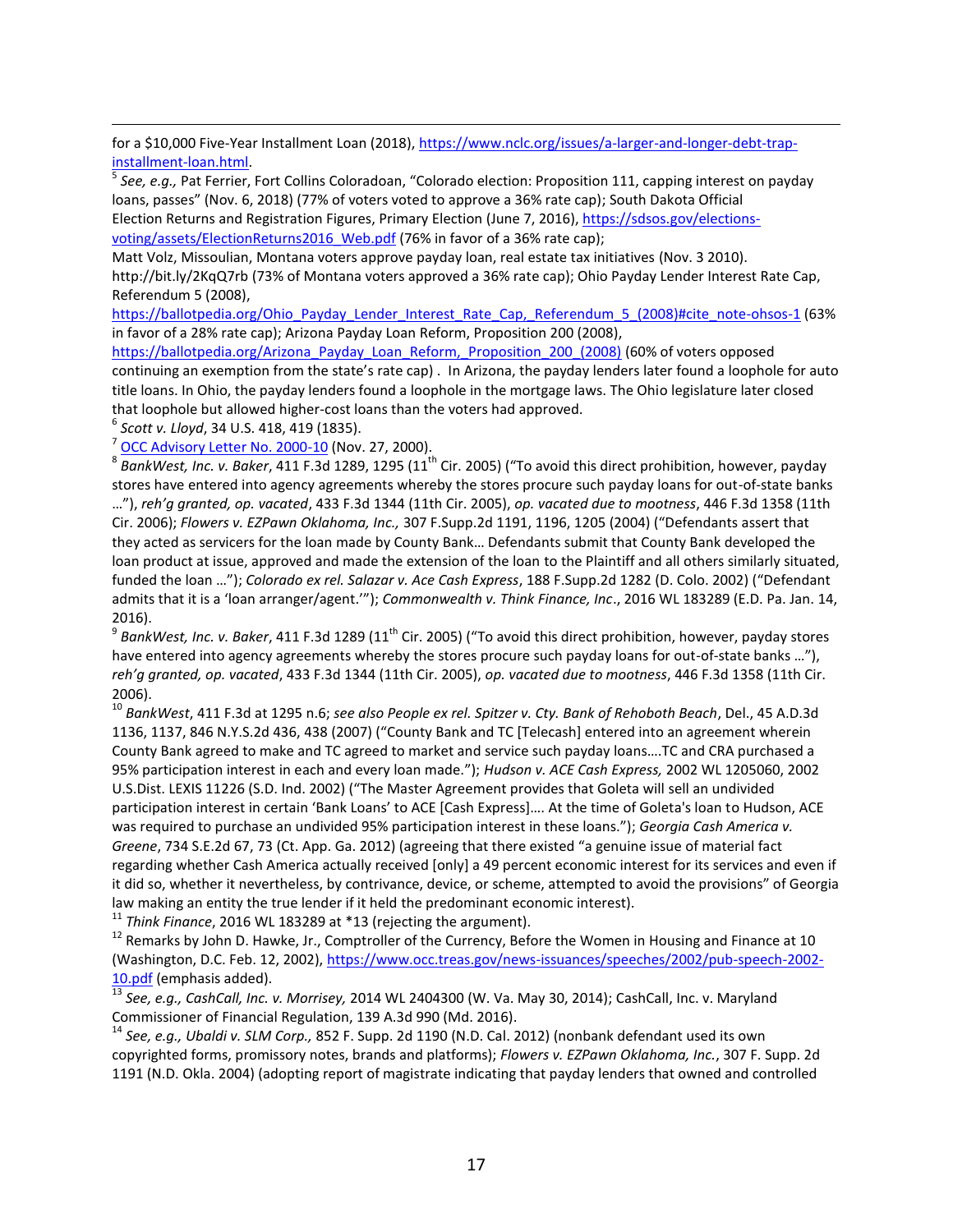the branding of the loans were the true lenders); *Glaire v. La Lanne-Paris Health Spa, Inc.,* 12 Cal. 3d 915, 924-25 (1974) (finance company's practice of purchasing vast majority of gym's membership installment contracts contemporaneously with their execution was functional equivalent of extending loans directly); *Eul v. Transworld Systems*, 2017 WL 1178537 (N.D. Ill. Mar. 30, 2017) (the nonbank designated who would administer the loans, designated the servicer, and directed who the loans would be sold to after origination).

<sup>15</sup> *See, e.g., Georgia Cash America v. Greene*, 734 S.E.2d 67 (Ct. App. Ga. 2012) (after defendant adjusted its contract with bank to receive only a 49% participation interest, triable issue remained on whether it used a contrivance, device or scheme to evade the law).

<sup>16</sup> *See* [Amicus Brief](https://www.nclc.org/images/pdf/litigation/AmicusBrief-Avant.pdf) of National Consumer Law Center, Center for Responsible Lending and Colorado Public Interest Research in support of plaintiff in Martha Fulford v Avant of Colorado LLC et al and Web Bank, (Jan. 14, 2019), https://www.nclc.org/images/pdf/litigation/AmicusBrief-Avant.pdf.

<sup>17</sup> NCLC, *Misaligned Incentives, supra*.

 $\overline{a}$ 

<sup>18</sup> Comments of Center for Responsible Lending, NCLC et al., OCC Interest Rate Proposal at 38-48 & Appx. B (Jan. 21, 2020), [https://www.nclc.org/images/pdf/rulemaking/comments-occ-interest-rates-and-apps.pdf.](https://www.nclc.org/images/pdf/rulemaking/comments-occ-interest-rates-and-apps.pdf) <sup>19</sup> #1487339 (California borrower)

<sup>20</sup> In addition, FinWise Bank is also involved in partnerships with other very high-cost lenders such as American First Finance but it is not clear if the loans are evading state interest rate limits.

<sup>21</sup> Some of these loans are summarized in our 2-page fact sheet, "Stop Payday Lenders' Rent-a-Bank Scheme" (Nov. 2019), http://bit.ly/StopRent-a-BankSchemes, which is attached as an appendix to this testimony.

<sup>22</sup> *See* <https://www.800loanmart.com/> ("Loans for certain California residents, and residents of Delaware, District of Columbia, Florida, Illinois, Indiana, Kansas, Kentucky, Michigan, Mississippi, Oklahoma, Ohio, Oregon, South Dakota, Tennessee, Texas, and Washington residents are made by Capital Community Bank, a Utah chartered bank located in Provo, UT, Member FDIC. Loans made by Capital Community Bank will be governed by Utah law and serviced by LoanMart."); [https://www.800loanmart.com/choicecash/.](https://www.800loanmart.com/choicecash/)

<sup>23</sup>EasyPay is not available in New York. Loans are offered through TAB Bank to residents in Alabama, Arkansas, Colorado, Connecticut, Florida, Georgia, Hawaii, Iowa, Indiana, Louisiana, Massachusetts, Maryland, Maine, Michigan, Minnesota, Mississippi, Montana, North Carolina, Nebraska, New Jersey, Ohio, Oklahoma, Rhode Island, South Carolina, South Dakota, Tennessee, Texas, Vermont, West Virginia, Wyoming and District of Columbia. Loans all other states is administered by EasyPay Finance. *See* <https://www.easypayfinance.com/privacy-policy/> ("Additional Important Information)". The individual loan documents, which indicate that EasyPay Finance is the "servicer" and "agent" of TAB Bank, are on file at NCLC.

<sup>24</sup> Until January 2020, Elastic's website had an FAQ that listed the states where Elastic was not available. Elastic was and likely still is available in DC and 14 states that do not allow a 100% APR on a line of credit: Alaska, Arizona, Arkansas, Florida, Kentucky, Louisiana, Maryland, Minnesota, Montana, Nebraska, Nevada, Oregon, SouthDakota, Texas. Elevate uses Republic Bank & Trust of Kentucky to originate the Elastic product. Republic sells a 90% interest in the loans to an entity controlled by Elevate for which Elevate is the primary beneficiary. Elevate Credit, Inc., Form 10-Q for the period ending Sept. 30, 2019, S.E.C. file no. 001-37680 at 21,

<https://www.sec.gov/Archives/edgar/data/1651094/000165109419000048/elevate10-qxq22019.htm> ("Elevate 10-Q").

 $^{25}$  NetCredit loans are available directly in some states and through Republic Bank & Trust in DC and 22 states: Alaska, Arizona, Arkansas, Florida, Hawaii, Indiana, Kansas, Kentucky, Michigan, Minnesota, Mississippi, Montana, Nebraska, New Jersey, Ohio, Oklahoma, Oregon, Rhode Island, Texas, Tennessee, Washington, Wyoming. *See* <https://www.netcredit.com/> (bottom of page); [https://www.netcredit.com/rates-and-terms.](https://www.netcredit.com/rates-and-terms)

<sup>26</sup> Loans are available directly through OppLoans in 12 states and through FinWise Bank in DC and 24 states that do not allow 160% APR: Alaska, Arizona, California, District of Columbia, Florida, Hawaii, Indiana, Kansas, Kentucky, Louisiana, Maine, Michigan, Minnesota, Montana, Nebraska, North Dakota, Ohio, Oklahoma, Oregon, Rhode Island, South Dakota, Tennessee, Virginia, Washington, and Wyoming. S*ee* https://www.opploans.com/rates-andterms/. FinWise sells the receivables back to OppLoans or a related entity.

<sup>27</sup> Rise offers loans directly in some states and through FinWise Bank in DC and 16 states that do not allow its rates: Alaska, Arizona, Florida, Hawaii, Kentucky, Louisiana, Michigan, Minnesota, Montana, Nebraska, Nevada, Ohio,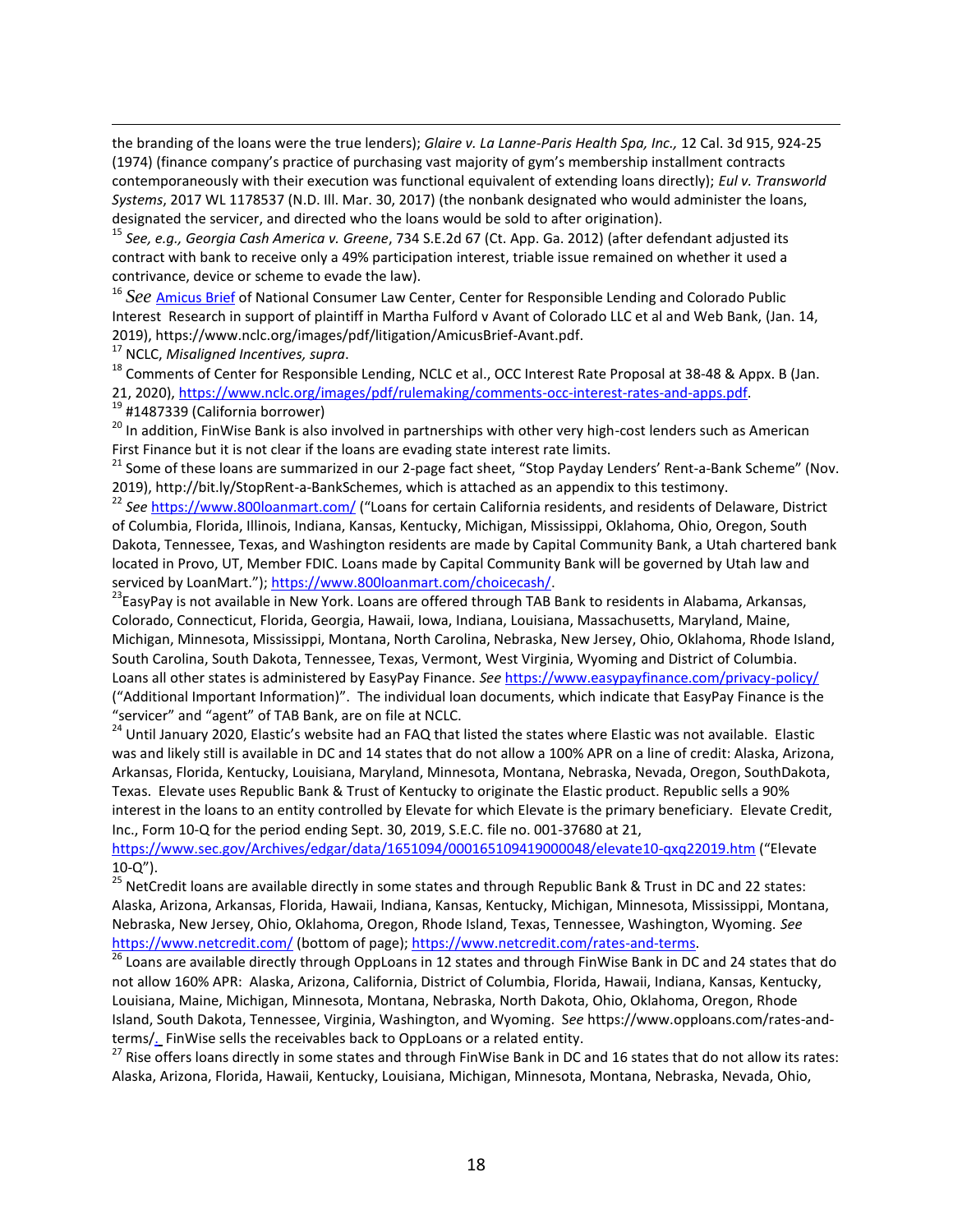Oklahoma, Oregon, South Dakota, Texas, and Wyoming. *See* [https://www.risecredit.com/how-online-loans](https://www.risecredit.com/how-online-loans-work#WhatItCosts)[work#WhatItCosts](https://www.risecredit.com/how-online-loans-work#WhatItCosts) (select each state). FinWise sells a 95% interest in the loans to an entity controlled by Elevate for which Elevate is the primary beneficiary. *See* Elevate 10-Q at 22, 43.

<sup>28</sup> *See* <https://www.wbl.com/>. ("Business loans are offered by Axos Bank®, Member FDIC, or by World Business Lenders, LLC or its affiliate, WBL California, LLC, dba WBL …"). These loans are described in Section V.

<sup>29</sup> Calif. Office of the Governor, Press Release, "Governor Newsom Signs Legislation to Fight Predatory Lending in California" (Oct. 10, 2019), [https://www.gov.ca.gov/2019/10/10/governor-newsom-signs-legislation-to-fight](https://www.gov.ca.gov/2019/10/10/governor-newsom-signs-legislation-to-fight-predatory-lending-in-california/)[predatory-lending-in-california/;](https://www.gov.ca.gov/2019/10/10/governor-newsom-signs-legislation-to-fight-predatory-lending-in-california/) Calif. Assembly Bill No. AB 539 (effective Jan. 1, 2020).

<sup>30</sup> See NCLC, "Payday Lenders Plan to Evade California's New Interest Rate Cap Law Through Rent-A-Bank Schemes" (Oct. 2019), http://bit.ly/rent-a-bank-ib (quoting earnings calls).

<sup>31</sup> *See* NCLC, Issue Brief: Payday Lenders Plan to Evade California's New Interest Rate Cap Law Through Rent-A-Bank Schemes (October 2019), https://www.nclc.org/issues/ib-rent-a-bank.html.

<sup>32</sup> *See, e.g,* FDIC, Proposed Rule, Federal Interest Rate Authority, 84 Fed. Reg. 66845, 66846 (Dec. 6, 2019) ("FDIC Proposal").

<sup>33</sup> OCC, News Release 2017-118, Acting Comptroller of the Currency Rescinds Deposit Advance Product Guidance (Oct. 5, 2017).

<sup>34</sup> *See Amicus Brief of the [FDIC] and the [OCC] in Support of Affirmance and Appellee, In Re: Rent-Rite Super Kegs West Ltd.*, [https://www.consumerfinancemonitor.com/wp-content/uploads/sites/14/2019/09/Amicus\\_Brief.pdf](https://www.consumerfinancemonitor.com/wp-content/uploads/sites/14/2019/09/Amicus_Brief.pdf) (Sept. 10, 2019); *see also* Letter to the OCC and FDIC from NCLC, CRL, and additional groups opposing the agencies' support of a predatory small business lender using a rent-a-bank scheme (Oct. 24, 2019), [https://www.nclc.org/issues/ltr-opp-rent-a-bank.html.](https://www.nclc.org/issues/ltr-opp-rent-a-bank.html)

<sup>35</sup> Complaint, Speer v. Danjon Capital et al., No. 3:19-cv-01778 (D. Conn. filed Nov. 12, 2019),

https://www.nclc.org/images/Speerv.DanjonCapital.pdf.

<sup>36</sup> Complaint, Vincent Deramo Jr. et al. v. World Business Lenders, LLC and WBL SPE II, LLC, (filed May 16 2017 in Cir. Ct., Sarasota, FL, removed to federal court June 16, 2017 as No, 8:17-cv-1435-RAL-MAP),

https://www.nclc.org/images/Deramov.WBL\_.pdf.

<sup>37</sup> Complaint, *B&S Medical Supply, Boris Simon v. World Business Lenders, Liberty Bank, Inc*., No. 1:17-cv-03234 (S.D.N.Y. filed May 2, 2017), https://www.nclc.org/images/BandSMedSupplyv.WBL\_.pdf.

<sup>38</sup> Complaint, *Kaur et al v. World Business Lenders et al.* (removed to D. Mass. June. 19, 2019 as 1:19-cv-11364), https://www.nclc.org/images/Kaurv.WBL\_.pdf.

<sup>39</sup> *Id.* at 21.

 $\overline{a}$ 

<sup>40</sup> Complaint, Adoni et al. v. World Business Lenders, LLC et al (removed to E.D.N.Y. Dec. 12, 2019 as No. 2:19-cv-06971), https://www.nclc.org/images/Adoni-v.-World-Business-Lenders.pdf.

<sup>41</sup> *Id.* at 5.

<sup>42</sup> Zeke Faux, Wall Street Finds New Subprime With 125% Business Loans, Bloomberg (May 22, 2014),

[https://www.bloomberg.com/news/articles/2014-05-22/wall-street-finds-new-subprime-with-125-business-loans.](https://www.bloomberg.com/news/articles/2014-05-22/wall-street-finds-new-subprime-with-125-business-loans) <sup>43</sup> FDIC, Federal Interest Rate Authority, 84 Fed. Reg. 66845, 66846 (Dec. 6, 2019); *accord* OCC, Permissible

Interest on Loans that are Sold, Assigned, or Otherwise Transferred, 84 Fed. Reg. 64229, 64232 (Nov. 21, 2019). <sup>44</sup> *See* [https://ncrc.org/treasurecra/.](https://ncrc.org/treasurecra/)

<sup>45</sup> 786 F.3d 246 (2nd Cir. 2015).

<sup>46</sup> FDIC Proposal, "Federal Interest Rate Authority," 84 Fed. Reg. 66845, 66850 (Dec. 6, 2019).

<sup>47</sup> *See, e.g.,* Class Action Complaint, Petersen et al. v. Chase Card Funding, LLC, et al., No. 1-19-cv-0741 (W.D.N.Y. filed June, 6, 2019).

<sup>48</sup> Indeed, the magistrate in one case has recommended dismissing the case. While I take no position on those cases, I note that a bank's use of a passive securitization trust in an active credit card program run by the bank is very different from a rent-a-bank situation or the debt buyers in *Madden.*

<sup>49</sup> Comments of Center for Responsible Lending, NCLC et al., OCC Interest Rate Proposal (Jan. 21, 2020), https://www.nclc.org/images/pdf/rulemaking/comments-occ-interest-rates-and-apps.pdf.